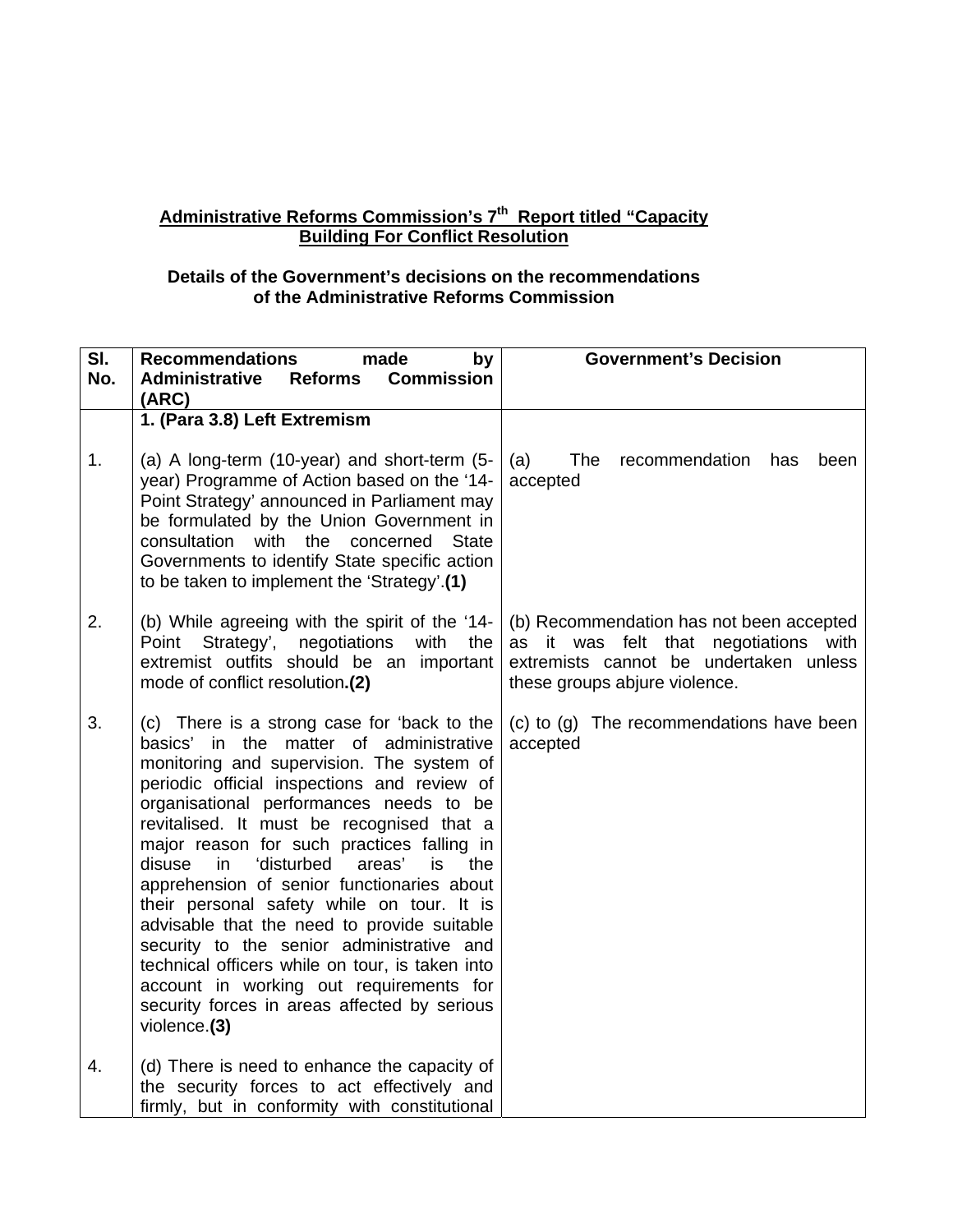| SI.<br>No. | <b>Recommendations</b><br>made<br>by<br><b>Commission</b><br><b>Administrative</b><br><b>Reforms</b>                                                                                                                                                                                                                                                | <b>Government's Decision</b>                                                                        |
|------------|-----------------------------------------------------------------------------------------------------------------------------------------------------------------------------------------------------------------------------------------------------------------------------------------------------------------------------------------------------|-----------------------------------------------------------------------------------------------------|
|            | (ARC)<br>bounds; it is necessary that standard<br>operational procedures and protocols are laid<br>down in specific terms and detail.(4)                                                                                                                                                                                                            |                                                                                                     |
| 5.         | (e) Training and reorientation including<br>sensitising the police and paramilitary<br>personnel to the root causes of the<br>disturbances that they are seeking to curb,<br>are necessary.(5)                                                                                                                                                      |                                                                                                     |
| 6.         | (f) Formation of trained special task forces on<br>the pattern of the Greyhounds in Andhra<br>Pradesh should be an important element of<br>the strategy to build capacity in the police<br>machinery for tackling left extremism.(6)                                                                                                                |                                                                                                     |
| 7.         | (g) Establishing and strengthening local<br>level police stations, adequately staffed by<br>local recruits, in the extremist affected<br>regions should be an important component of<br>policing strategy for tackling<br>the<br>left<br>extremism.(7)                                                                                              |                                                                                                     |
| 8.         | (h) For effective implementation of the<br>Scheduled Tribes and other Traditional<br>Forest Dwellers (Recognition of Rights) Act,<br>2006, multidisciplinary Oversight Committees<br>may be constituted to ensure that the<br>implementation<br>this<br>ameliorative<br>of<br>legislation does not adversely affect the local<br>ecosystems.(8)     | (h) Recommendation has not been accepted<br>as institutional mechanisms already exist in<br>the Act |
| 9.         | (i) Special efforts are needed to monitor the<br>implementation of constitutional and statutory<br>safeguards, development schemes and land<br>reforms initiatives for containing discontent<br>sections<br>vulnerable<br>to<br>the<br>among<br>propaganda of violent left extremism.(9)                                                            | (i) to (I) The recommendations have been<br>accepted.                                               |
| 10.<br>11. | (j) To facilitate locally relevant development<br>adequate flexibility may be provided to<br>implementing agencies in the affected areas<br>as regards centrally sponsored and other<br>schemes, so as to enable them to introduce<br>suitable<br>changes<br>based<br>local<br>on<br>requirements.(10)<br>(k) Performance of the States in amending |                                                                                                     |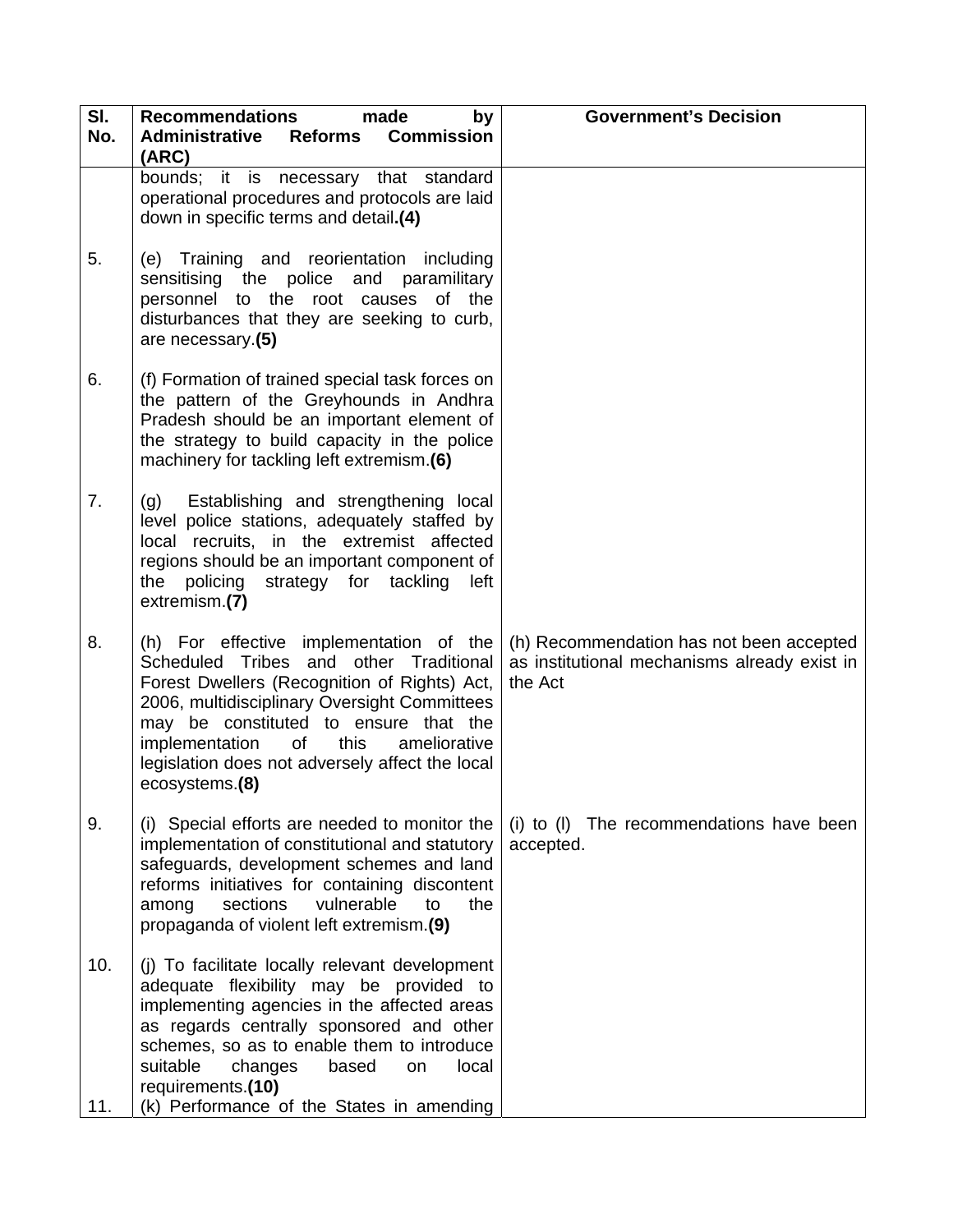| SI.<br>No. | <b>Recommendations</b><br>made<br>by<br><b>Administrative</b><br><b>Commission</b><br>Reforms                                                                                                                                                                                                                                                            | <b>Government's Decision</b>                                                                                                                                                                                                                                       |
|------------|----------------------------------------------------------------------------------------------------------------------------------------------------------------------------------------------------------------------------------------------------------------------------------------------------------------------------------------------------------|--------------------------------------------------------------------------------------------------------------------------------------------------------------------------------------------------------------------------------------------------------------------|
|            | (ARC)                                                                                                                                                                                                                                                                                                                                                    |                                                                                                                                                                                                                                                                    |
|            | their Panchayati Raj Acts and<br>other<br>regulations to bring them in line with the<br>provisions of the Panchayats (Extension to<br>the Scheduled Areas) Act, 1996 (PESA) and<br>in implementing these provisions may be<br>monitored and incentivised by the Union<br>Ministry of Panchayati Raj.(11)                                                 |                                                                                                                                                                                                                                                                    |
| 12.        | (I) The nexus between illegal mining/forest<br>contractors and transporters and extremists<br>which provides the financial support for the<br>extremist movement needs to be broken. To<br>achieve this, special anti-extortion and anti-<br>money laundering cell should be established<br>by the State police/State Government.(12)                    |                                                                                                                                                                                                                                                                    |
| 13.        | (m) For implementing large infrastructure<br>projects, particularly road networks, that are<br>strongly opposed by the extremists or are<br>used to extort funds from local contractors,<br>the use of specialised Government agencies<br>like the Border Roads Organisation in place<br>of contractors may be considered as a<br>temporary measure.(13) | (m) The recommendation has<br>been<br>accepted. Government decided that there<br>was a need for specialized agencies to<br>undertake these large infrastructure projects<br>in naxalite affected areas.<br>MHA was<br>directed to bring a proposal in this regard. |
|            | 2. (Para 4.9) Land Related Issues                                                                                                                                                                                                                                                                                                                        |                                                                                                                                                                                                                                                                    |
| 14.        | (a) The following steps may be taken to<br>alleviate the distress in the agrarian sector<br>i. Provide renewed impetus to land reform<br>measures like redistribution of surplus land,<br>vesting title in tenants and carrying forward<br>consolidation of land holdings etc for<br>maintaining and promoting the sustainability<br>of agriculture.     | <b>The</b><br>(a)<br>recommendation<br>has<br>been<br>accepted.                                                                                                                                                                                                    |
|            | ii. In order to provide adequate and timely<br>facilities to farmers, there is need to augment<br>the banking system in the rural areas and<br>make them more responsive to the farmers'<br>needs.                                                                                                                                                       |                                                                                                                                                                                                                                                                    |
|            | iii. Redesign poverty alleviation programmes<br>to make them more relevant to the needs of<br>small and marginal farmers.                                                                                                                                                                                                                                |                                                                                                                                                                                                                                                                    |
|            | iv. Step up public investment in order to<br>expand non-farm and off farm activities to                                                                                                                                                                                                                                                                  |                                                                                                                                                                                                                                                                    |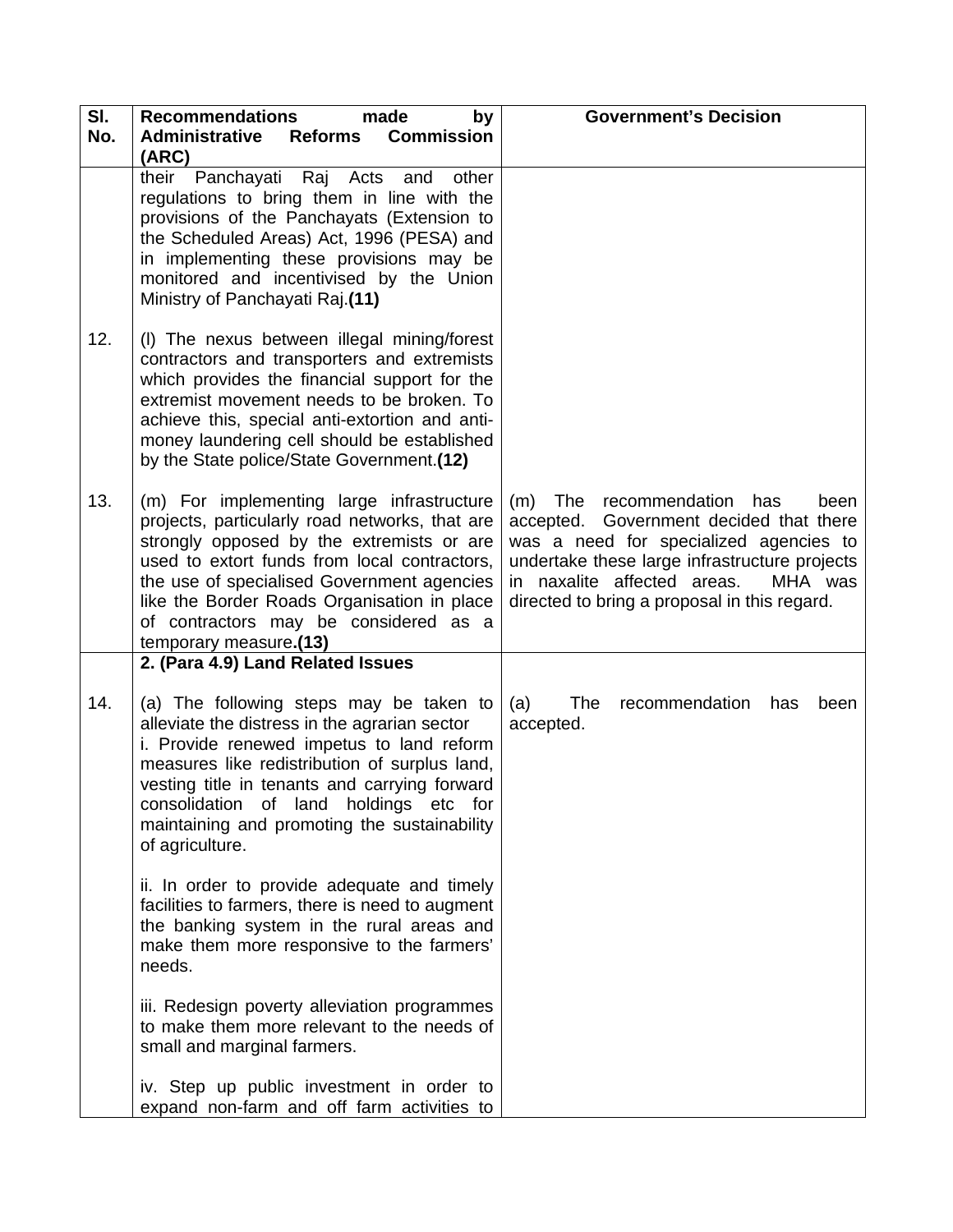| SI.<br>No. | <b>Recommendations</b><br>made<br>by<br><b>Administrative</b><br><b>Commission</b><br><b>Reforms</b>                                                                                                                                                                                                                                                          | <b>Government's Decision</b>                                                                                                      |
|------------|---------------------------------------------------------------------------------------------------------------------------------------------------------------------------------------------------------------------------------------------------------------------------------------------------------------------------------------------------------------|-----------------------------------------------------------------------------------------------------------------------------------|
|            | (ARC)                                                                                                                                                                                                                                                                                                                                                         |                                                                                                                                   |
|            | provide alternative livelihood opportunities for<br>the poorer farmers within rural areas.                                                                                                                                                                                                                                                                    |                                                                                                                                   |
|            | Introduce<br>measures<br>to<br>v.<br>encourage<br>formation of 'Self Help Groups' (SHGs) to<br>improve access to credit and marketing and<br>empower the disadvantaged.                                                                                                                                                                                       |                                                                                                                                   |
|            | vi. Diversify risk coverage measures such as<br>weather insurance schemes and<br>price<br>support mechanisms.(14)                                                                                                                                                                                                                                             |                                                                                                                                   |
| 15         | (b) A new legislation for land acquisition<br>incorporating the principles laid down in the<br>revised national rehabilitation policy needs to<br>be enacted. The recently announced national<br>policy on rehabilitation of project affected<br>persons should be implemented forthwith for<br>all ongoing projects as well as those in the<br>pipeline.(15) | $(b)$ & $(c)$<br>The recommendations have been<br>accepted.                                                                       |
|            | (c) There is need to amend the present<br>approach to SEZs on the following lines.                                                                                                                                                                                                                                                                            |                                                                                                                                   |
|            | In establishing SEZs, use of prime<br>i.<br>agricultural land should be avoided.                                                                                                                                                                                                                                                                              |                                                                                                                                   |
|            | (ii) The number of SEZs should be limited,<br>with a larger minimum size with locations<br>preferably in backward areas so that they act<br>as nuclei for economic growth.                                                                                                                                                                                    | Recommendation<br>(c)(ii)<br>has<br>been<br>not<br><b>SEZs</b><br>accepted<br>number<br>of<br>as<br>are<br>determined as per Act. |
|            | iii. SEZs promoted by farmers themselves<br>should be encouraged.                                                                                                                                                                                                                                                                                             |                                                                                                                                   |
|            | iv. The livelihood of the displaced should be<br>a major concern of the SEZ policy.                                                                                                                                                                                                                                                                           |                                                                                                                                   |
|            | The SEZ regulations should clearly<br>v.<br>allocate social responsibility of rehabilitation<br>to entrepreneurs seeking to establish SEZs.<br>This should include provision for water,<br>sanitation, health facilities, and vocational<br>training centres.                                                                                                 |                                                                                                                                   |
|            | vi. The proportion of land that is permitted to<br>be used by the promoters of SEZs for non-                                                                                                                                                                                                                                                                  |                                                                                                                                   |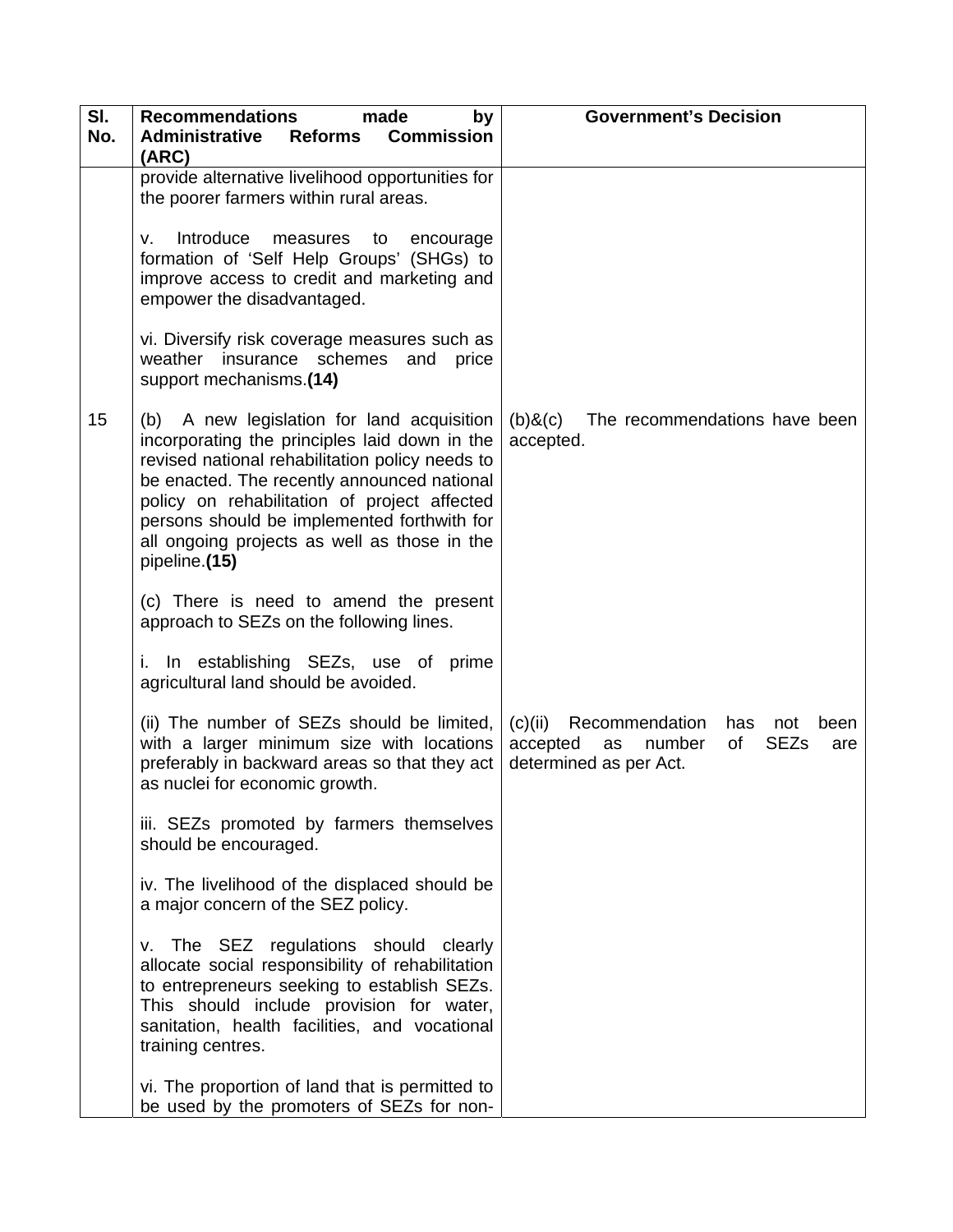| SI.<br>No. | <b>Recommendations</b><br>made<br>by<br><b>Commission</b><br><b>Administrative</b><br><b>Reforms</b><br>(ARC)                                                                                                                                                                                                                                                                                             | <b>Government's Decision</b>                             |
|------------|-----------------------------------------------------------------------------------------------------------------------------------------------------------------------------------------------------------------------------------------------------------------------------------------------------------------------------------------------------------------------------------------------------------|----------------------------------------------------------|
|            | processing activities should be kept to a<br>minimum and this should be ensured at the<br>time of approval of their plans. The existing<br>between<br>processing<br>ratio<br>and<br>non<br>processing activities<br>needs<br>be<br>to<br>re<br>examined in order to maximize the proportion<br>of land put to productive use. Also strict<br>adherence to environmental regulations<br>should be ensured. |                                                          |
|            | vii. Comprehensive land use plans should be<br>prepared and finalised after wide public<br>consultations. Industrial activities in SEZs<br>should be located only in areas earmarked<br>for the purpose in the land use plans.                                                                                                                                                                            |                                                          |
| 16.        | viii. The extremely liberal tax holidays<br>both to export units and to<br>provided<br>developers require reconsideration.(16)<br>3. (Para 5.5) Water Related Issues                                                                                                                                                                                                                                      | (viii) The recommendation has not been<br>accepted.      |
| 17.        | (a) The Union Government needs to be more<br>proactive and decisive in cases of inter-State<br>river disputes and act with the promptness<br>and sustained attention that such disputes<br>demand.(17)                                                                                                                                                                                                    | The<br>(a)<br>recommendation<br>has<br>been<br>accepted. |
| 18.        | (b) Since Article 262 of the Constitution<br>provides that neither the Supreme Court nor<br>any other Court shall exercise jurisdiction in<br>respect of inter- State river disputes, it is<br>necessary that the spirit behind this provision<br>is fully appreciated.(18)                                                                                                                               | The<br>(b)<br>recommendation<br>has<br>been<br>accepted. |
| 19.        | River Basin Organisations (RBOs)<br>(c)<br>should be set up for each inter-State river, as<br>proposed by the Report of the National<br><b>Commission for Integrated Water Resources</b><br>Development, 1999 by enacting a legislation<br>to replace the River Boards Act, 1956.(19)                                                                                                                     | The<br>(c)<br>recommendation<br>has<br>been<br>accepted. |
| 20.        | (d) The Chairmen of all the River Basin<br>Organisations, as and when formed, should<br>be made members of the National Water<br>Resources Council.(20)                                                                                                                                                                                                                                                   | (d) & (e) The recommendations have been<br>accepted.     |
| 21.        | (e) The National Water Resources Council                                                                                                                                                                                                                                                                                                                                                                  |                                                          |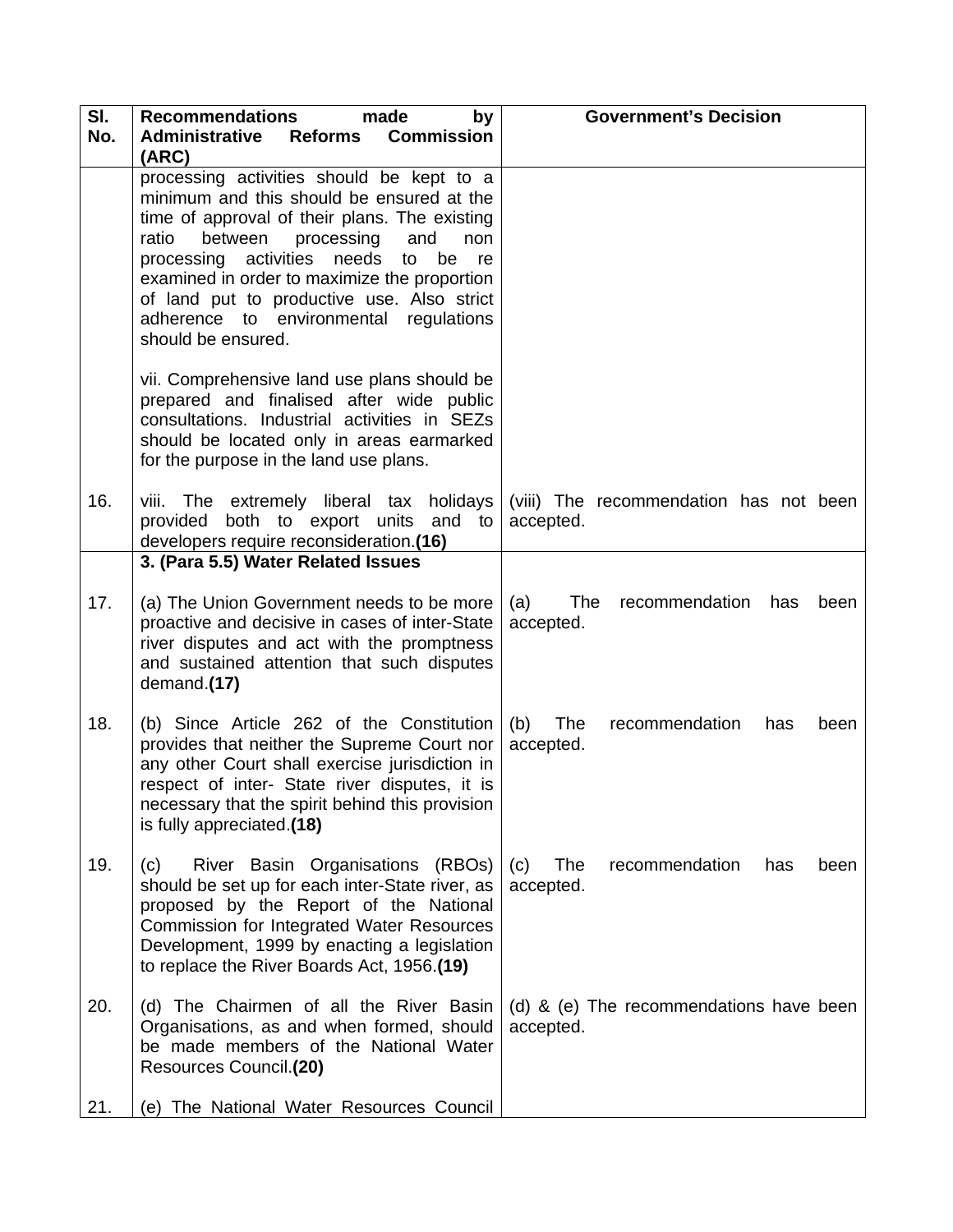| SI.<br>No. | <b>Recommendations</b><br>made<br>by<br><b>Commission</b><br><b>Administrative</b><br><b>Reforms</b><br>(ARC)                                                                                                                                                                                                                                                                                                                                                                          | <b>Government's Decision</b>                                                                                                                                                 |
|------------|----------------------------------------------------------------------------------------------------------------------------------------------------------------------------------------------------------------------------------------------------------------------------------------------------------------------------------------------------------------------------------------------------------------------------------------------------------------------------------------|------------------------------------------------------------------------------------------------------------------------------------------------------------------------------|
|            | and RBOs should play a more positive role.<br>The Council and its secretariat should be<br>more proactive, suggest institutional and<br>legislative reforms in detail, devise modalities<br>for resolving inter-State water conflicts, and<br>advise<br>on procedures, administrative<br>arrangements and regulation of use of<br>resources by different beneficiaries keeping<br>in view their optimum development and<br>maximum<br>ensuring<br>benefits<br>the<br>to<br>people.(21) |                                                                                                                                                                              |
| 22.        | (f) In order to develop, conserve, utilise and<br>manage water on the basis of a framework<br>that incorporates long term perspectives, a<br>national water law should be enacted as<br>suggested in para 5.4.3 above.(22)                                                                                                                                                                                                                                                             | (f) Accepted in principle. Ministry of Water<br>Resources should reexamine this issue and<br>up with detailed<br>come<br>proposal<br>for<br>consideration of the government. |
|            | 4. (Para 6.11) Issues Related to Scheduled<br><b>Castes</b>                                                                                                                                                                                                                                                                                                                                                                                                                            |                                                                                                                                                                              |
| 23.        | (a) Government should adopt a multi-<br>pronged administrative strategy to ensure<br>the Constitutional,<br>legal<br>that<br>and<br>administrative provisions made to end<br>discrimination against the Scheduled Castes<br>are implemented in letter and spirit.(23)                                                                                                                                                                                                                  | (a) to (n) The recommendations have been<br>accepted.                                                                                                                        |
| 24.        | (b)<br>To<br>disposal<br>ensure<br>speedy<br>of<br>discrimination cases pending in subordinate<br>courts, an internal mechanism may be set up<br>under the control of the High Court<br>Administrative<br>Judge<br>to<br>review<br>such<br>cases. (24)                                                                                                                                                                                                                                 |                                                                                                                                                                              |
| 25.        | (c) There is need to place a positive duty on<br>public authorities for promotion of social and<br>communal harmony and prevention of<br>discrimination against the Scheduled Castes<br>and Scheduled Tribes.(25)                                                                                                                                                                                                                                                                      |                                                                                                                                                                              |
| 26.        | (d) There is need for engaging independent<br>agencies to carry out field surveys to identify<br>cases of social discrimination.(26)                                                                                                                                                                                                                                                                                                                                                   |                                                                                                                                                                              |
| 27.        | (e) There is need to spread awareness about<br>the laws and the measures to punish                                                                                                                                                                                                                                                                                                                                                                                                     |                                                                                                                                                                              |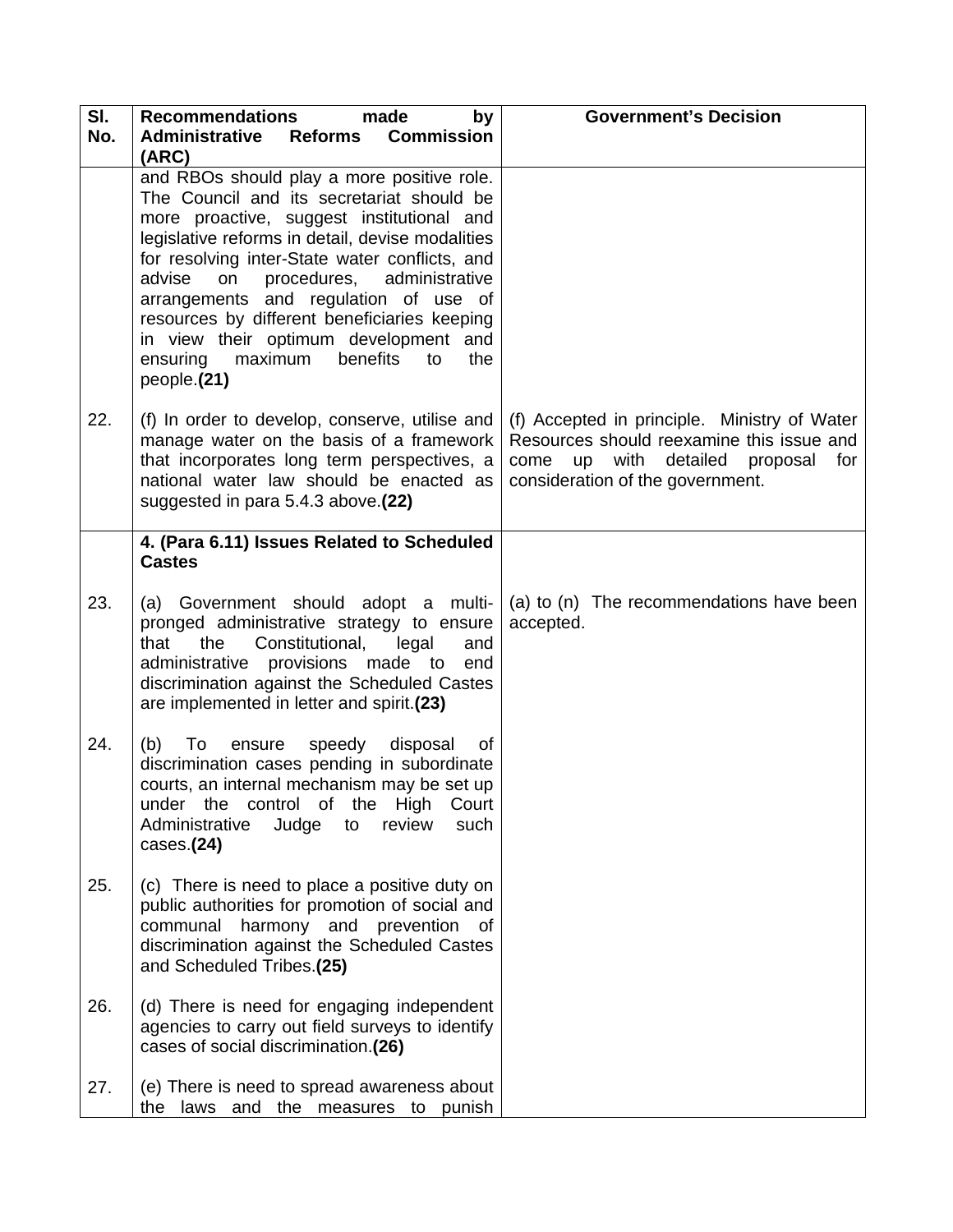| SI. | made<br><b>Recommendations</b><br>by                                                                                                                                                                                                                                                                                                                            | <b>Government's Decision</b> |
|-----|-----------------------------------------------------------------------------------------------------------------------------------------------------------------------------------------------------------------------------------------------------------------------------------------------------------------------------------------------------------------|------------------------------|
| No. | <b>Commission</b><br><b>Administrative</b><br>Reforms<br>(ARC)                                                                                                                                                                                                                                                                                                  |                              |
|     | discrimination and atrocities. It is necessary<br>well-targeted<br>launch<br>to<br>awareness<br>campaigns in areas where the awareness<br>levels are low. The District Administration<br>should organise independent surveys to<br>identify 'vulnerable areas'.(27)                                                                                             |                              |
| 28. | (f) The administration and the police should<br>be sensitised towards the special problems<br>of the Scheduled Castes and Scheduled<br>Tribes. They should also play a more pro-<br>active role in detection and investigation of<br>against the weaker<br>sections.<br>crimes<br>Appropriate training programmes would help<br>in the sensitising process.(28) |                              |
| 29. | Enforcement agencies<br>should<br>(g)<br>be<br>instructed in unambiguous<br>terms<br>that<br>enforcement of the rights of the weaker<br>sections should not be downplayed for fear<br>of further disturbances or retribution.(29)                                                                                                                               |                              |
| 30. | (h) The Administration should focus on the<br>rehabilitation of the victims and provide all<br>required<br>support to<br>them<br>including<br>counselling.(30)                                                                                                                                                                                                  |                              |
| 31. | (i) As far as possible the deployment of<br>police personnel in police stations with<br>significant proportion of SCs and STs should<br>be in proportion to the population of such<br>communities. The same principle should be<br>in cases of localities<br>followed<br>having<br>proportion of linguistic<br>substantial<br>and<br>religious minorities.(31)  |                              |
| 32. | (j) A statutory duty may be cast on all public<br>authorities to promote equality and actively<br>check social discrimination.(32)                                                                                                                                                                                                                              |                              |
| 33. | (k) It would be desirable to introduce a<br>system of incentives wherein efforts made by<br>these officials in detecting and successfully<br>prosecuting cases of discrimination/atrocities<br>against the Scheduled Castes are suitably<br>acknowledged.(33)                                                                                                   |                              |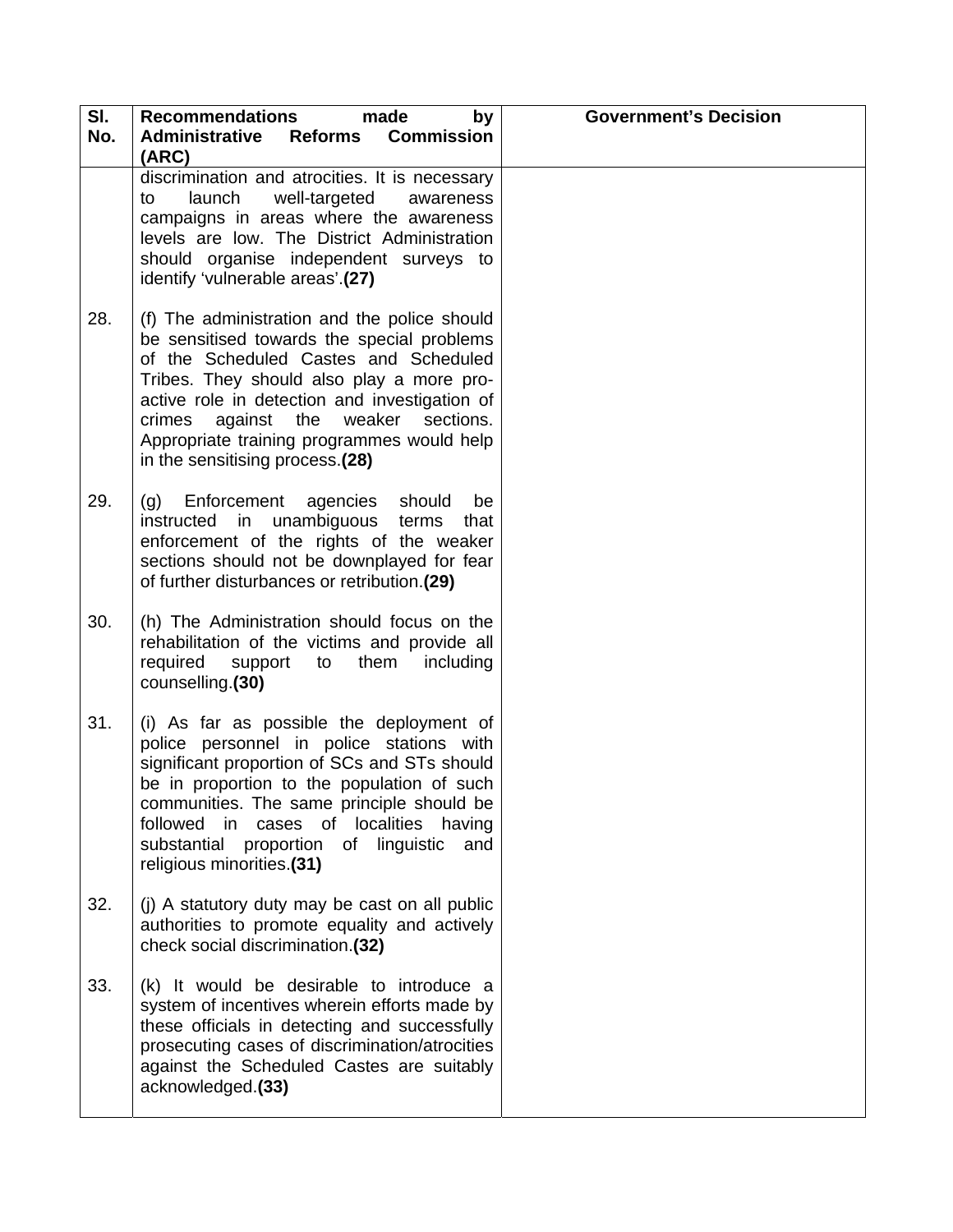| SI.<br>No. | <b>Recommendations</b><br>made<br>by<br><b>Administrative</b><br><b>Commission</b><br><b>Reforms</b><br>(ARC)                                                                                                                                                                                                                                                                                                                                                                                                                                                                                                                                                                                                                                               | <b>Government's Decision</b>                                                                                                                                                                                                                                                                                          |
|------------|-------------------------------------------------------------------------------------------------------------------------------------------------------------------------------------------------------------------------------------------------------------------------------------------------------------------------------------------------------------------------------------------------------------------------------------------------------------------------------------------------------------------------------------------------------------------------------------------------------------------------------------------------------------------------------------------------------------------------------------------------------------|-----------------------------------------------------------------------------------------------------------------------------------------------------------------------------------------------------------------------------------------------------------------------------------------------------------------------|
| 34.        | (I) There should be training programmes for<br>the law enforcement agencies to suitably<br>sensitise them to the problems of the<br>Scheduled Castes and the need for strict<br>enforcement of laws.(34)                                                                                                                                                                                                                                                                                                                                                                                                                                                                                                                                                    |                                                                                                                                                                                                                                                                                                                       |
| 35.        | $(m)$ The local governments – municipalities<br>and panchayats - should be actively involved<br>in various programmes concerned with<br>effective enforcement of various social<br>legislations.(35)                                                                                                                                                                                                                                                                                                                                                                                                                                                                                                                                                        |                                                                                                                                                                                                                                                                                                                       |
| 36.        | (n) The corporate sector and NGOs need to<br>be involved in complementing the efforts of<br>government for the development of the<br>Scheduled Castes. Such voluntary action<br>should not only be directed towards<br>economic and social empowerment of the<br>SCs, but also towards enabling them to raise<br>their voice against atrocities, discrimination<br>and exploitation. (36)<br>5. (Para 7.10) Issues Related to Scheduled<br><b>Tribes</b>                                                                                                                                                                                                                                                                                                    |                                                                                                                                                                                                                                                                                                                       |
| 37.        | (a) While all States in the Fifth Schedule<br>Area have enacted compliance legislations<br>vis-à-vis PESA, their provisions have been<br>diluted by giving the power of the Gram<br>Sabha to other bodies. Subject matter laws<br>and rules in respect of money lending, forest,<br>mining and excise have not also been<br>amended. This needs to be done. In case of<br>default, Government of India would need to<br>issue specific directions under Proviso 3 of<br>Part A of the Fifth Schedule, to establish a<br>forum at the central level to look at violations<br>and apply correctives. The Commission<br>would like to re-iterate the importance of the<br>Annual Reports of the Governors under the<br>Fifth Schedule of the Constitution.(37) | (a)<br>Recommendation<br>has<br>been<br>not<br>accepted.<br>Moral<br>suasion<br><b>State</b><br>οf<br>Governments<br>seems<br>option.<br>better<br>a<br>Ministry of Tribal Affairs and Ministry of<br>Panchayati Raj Institutions were directed to<br>resolve any overlapping issues hence the<br>two operative Acts. |
| 38.        | Awareness campaigns<br>should<br>(b)<br>be<br>organised in order to make the tribal<br>population aware of the provisions of PESA<br>and the 73rd amendment to the Constitution<br>so as to demand accountability in cases in<br>which the final decisions are contrary to the                                                                                                                                                                                                                                                                                                                                                                                                                                                                              | (b) to (i) The recommendations have<br>been<br>accepted.                                                                                                                                                                                                                                                              |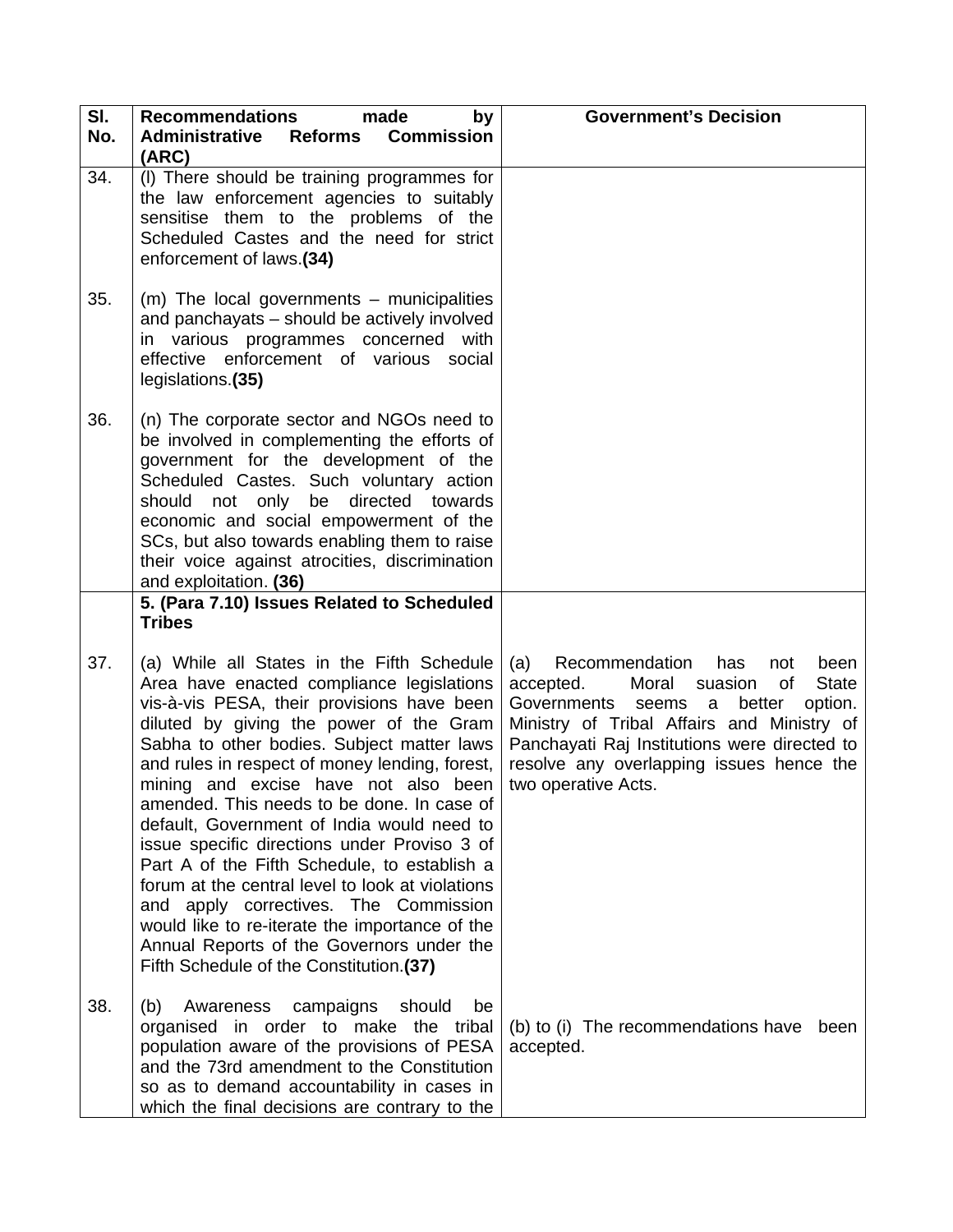| SI.<br>No. | <b>Recommendations</b><br>made<br>by<br><b>Commission</b><br><b>Administrative</b><br><b>Reforms</b><br>(ARC)                                                                                                                                                                                                                                                                                                                                                                                                                                                                                                                                                                                | <b>Government's Decision</b> |
|------------|----------------------------------------------------------------------------------------------------------------------------------------------------------------------------------------------------------------------------------------------------------------------------------------------------------------------------------------------------------------------------------------------------------------------------------------------------------------------------------------------------------------------------------------------------------------------------------------------------------------------------------------------------------------------------------------------|------------------------------|
|            | Sabha<br>decisions<br>the<br>Gram<br>of<br>or<br>Panchayat.(38)                                                                                                                                                                                                                                                                                                                                                                                                                                                                                                                                                                                                                              |                              |
| 39.        | (c) There should be a complete overhaul and<br>systematic re-organisation of existing land<br>records with free access to information about<br>land holdings.(39)                                                                                                                                                                                                                                                                                                                                                                                                                                                                                                                            |                              |
| 40.        | (d) There is need to harmonise the various<br>legislations and government policies being<br>implemented in tribal areas with the<br>provisions of PESA. The laws that require<br>harmonisation are the Land Acquisition Act,<br>1894, Mines and Minerals (Development and<br>Regulation) Act, 1957, the Indian Forest Act,<br>1927, the Forest Conservation Act, 1980,<br>and the Indian Registration Act. National<br>policies such as the National Water Policy,<br>2002, National Minerals Policy,<br>2003,<br>National Forest Policy, 1988,<br>Wildlife<br>Conservation Strategy, 2002 and National<br>Draft Environment Policy, 2004 would also<br>require harmonisation with PESA.(40) |                              |
| 41.        | (e) Mining laws applicable to Scheduled<br>Tribal Areas should be in conformity with the<br>principles of the Fifth and Sixth Schedules of<br>the Constitution.(41)                                                                                                                                                                                                                                                                                                                                                                                                                                                                                                                          |                              |
| 42.        | (f) Government should select such police,<br>revenue and forest officials who have the<br>training and zeal to work in tribal areas and<br>understand as well as empathise with the<br>population they serve.(42)                                                                                                                                                                                                                                                                                                                                                                                                                                                                            |                              |
| 43.        | national<br>plan<br>(g)<br>A<br>of<br>action<br>for<br>comprehensive development which would<br>serve as a road map for the welfare of the<br>tribals<br>should<br>be<br>prepared<br>and<br>implemented.(43)                                                                                                                                                                                                                                                                                                                                                                                                                                                                                 |                              |
| 44.        | (h) There should<br>be convergence<br>of<br>regulatory and development programmes in<br>the tribal areas. For the purpose, a decadal<br>development plan should be prepared and<br>implemented<br>mode<br>in<br>mission<br>with<br>a<br>appropriate mechanism for resolution of                                                                                                                                                                                                                                                                                                                                                                                                              |                              |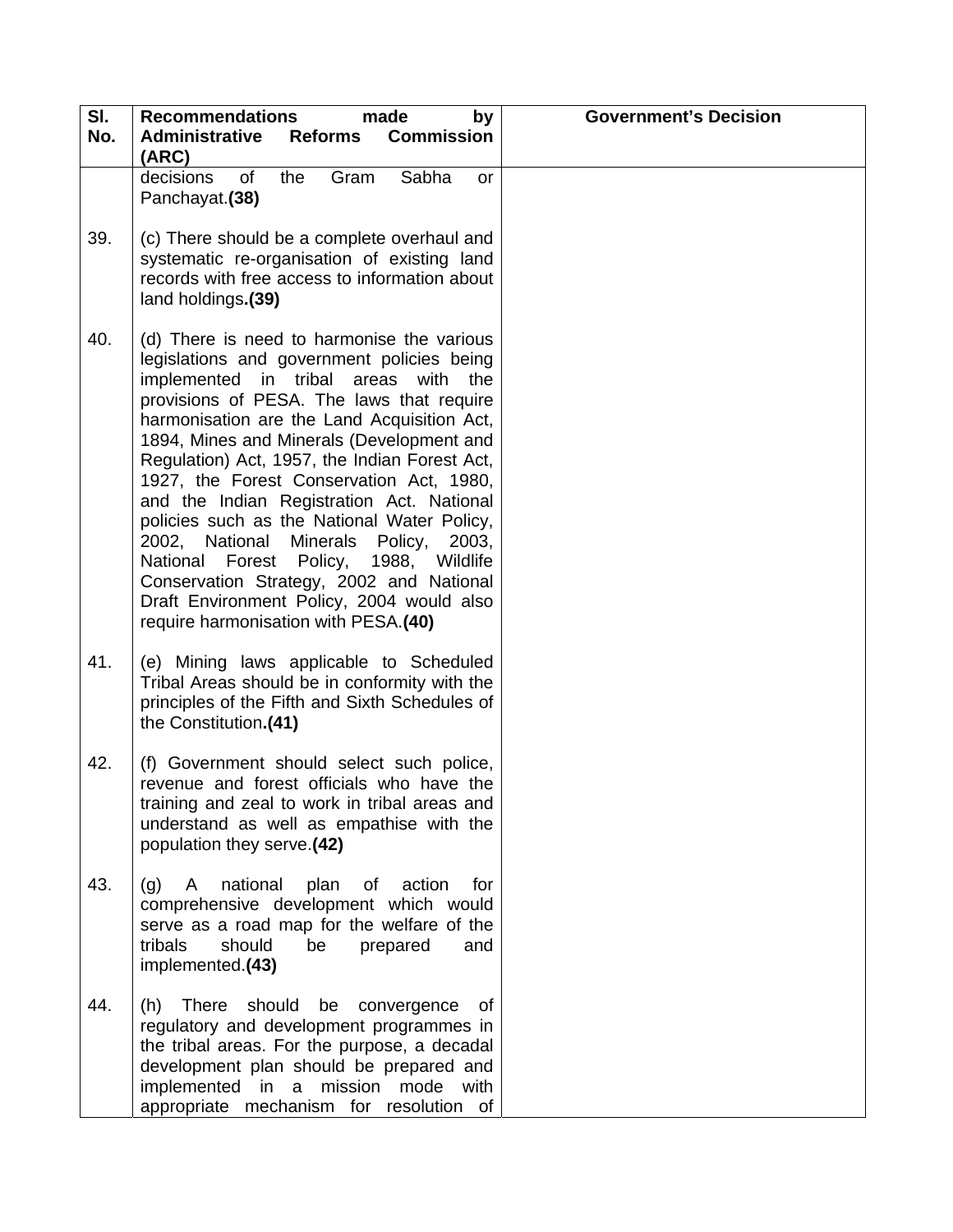| SI.<br>No. | <b>Recommendations</b><br>made<br>by<br><b>Commission</b><br><b>Administrative</b><br><b>Reforms</b><br>(ARC)                                                                                                                                                                                                                                                                                                                                                                                                                                                                                                                                                                                                                                      | <b>Government's Decision</b>                          |
|------------|----------------------------------------------------------------------------------------------------------------------------------------------------------------------------------------------------------------------------------------------------------------------------------------------------------------------------------------------------------------------------------------------------------------------------------------------------------------------------------------------------------------------------------------------------------------------------------------------------------------------------------------------------------------------------------------------------------------------------------------------------|-------------------------------------------------------|
|            | conflicts and adjustments.(44)                                                                                                                                                                                                                                                                                                                                                                                                                                                                                                                                                                                                                                                                                                                     |                                                       |
| 45.        | (i) The authorities involved in determining the<br>inclusion and exclusion of tribes in the list of<br>Scheduled Tribes should adopt a mechanism<br>of consultation with the major States and<br>those with tribal populations, on the basis of<br>which a comprehensive methodology with<br>clearly defined parameters is arrived at.(45)                                                                                                                                                                                                                                                                                                                                                                                                         |                                                       |
|            | 6. (Para 8.6) Issues Related to Other<br><b>Backward Classes</b>                                                                                                                                                                                                                                                                                                                                                                                                                                                                                                                                                                                                                                                                                   |                                                       |
| 46.        | (a) Government may work out the modalities<br>of a survey and take up a statewise socio-<br>economic survey of the "Other Backward<br>Classes", which could form the basis of<br>policies and programmes to improve their<br>status.(46)                                                                                                                                                                                                                                                                                                                                                                                                                                                                                                           | (a) & (b) The recommendations have been<br>accepted.  |
| 47.        | (b) Government needs to formulate and<br>implement a comprehensive scheme for<br>capacity building of OBCs that would bring<br>them at par with the rest of society.(47)                                                                                                                                                                                                                                                                                                                                                                                                                                                                                                                                                                           |                                                       |
|            | 7. (Para 9.6) Religious Conflicts                                                                                                                                                                                                                                                                                                                                                                                                                                                                                                                                                                                                                                                                                                                  |                                                       |
| 48.        | Community<br>policing<br>should<br>(a)<br>be l<br>encouraged. The principles laid down by the<br>Commission in paragraph 5.15.5 of its<br>Report on 'Public Order' should<br>be<br>followed.(48)                                                                                                                                                                                                                                                                                                                                                                                                                                                                                                                                                   | (a) to (c) The recommendations have been<br>accepted. |
| 49.        | (b) District Peace Committees/Integration<br>effective<br>Councils<br>should<br>made<br>be<br>instruments of addressing issues likely to<br>cause communal disharmony. The District<br>Magistrate in<br>consultation<br>with<br>the<br>Superintendent of Police should constitute<br>these<br>committees.<br>$\ln$<br>Police<br>Commissionerates, these committees should<br>be constituted by the Police Commissioner in<br>consultation<br>with<br>the<br>Municipal<br>Commissioner. The committees should be of<br>permanent nature. These committees should<br>identify local problems with a potential to<br>degenerate into communal conflicts and<br>suggest means to deal with them at the<br>earliest. Further, Mohalla Committees should |                                                       |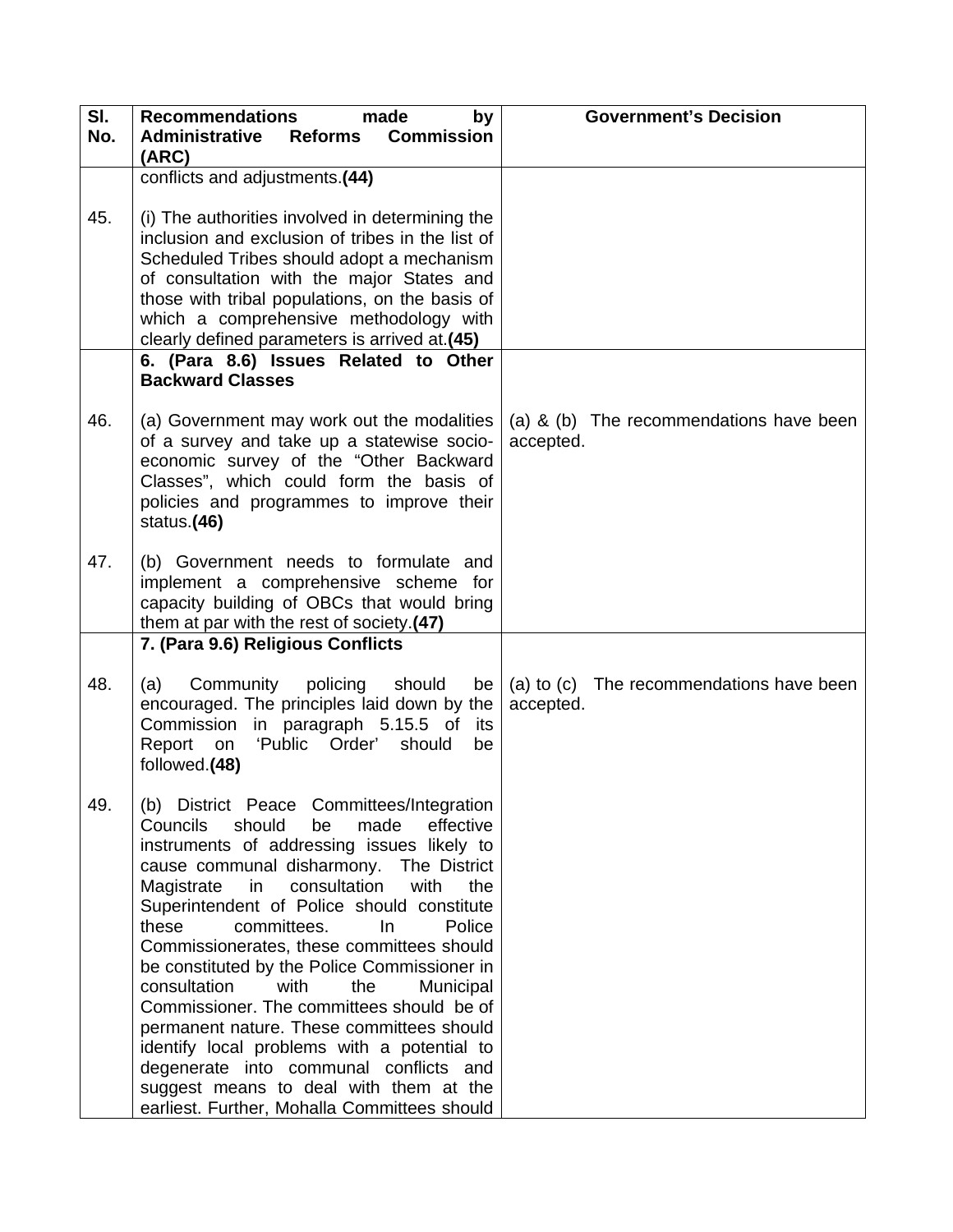| SI.<br>No. | <b>Recommendations</b><br>made<br>by<br><b>Administrative</b><br><b>Commission</b><br><b>Reforms</b>                                                                                                                                                                                                                                                                                                                                                                                                                                                                                                                                            | <b>Government's Decision</b>                                |
|------------|-------------------------------------------------------------------------------------------------------------------------------------------------------------------------------------------------------------------------------------------------------------------------------------------------------------------------------------------------------------------------------------------------------------------------------------------------------------------------------------------------------------------------------------------------------------------------------------------------------------------------------------------------|-------------------------------------------------------------|
|            | (ARC)                                                                                                                                                                                                                                                                                                                                                                                                                                                                                                                                                                                                                                           |                                                             |
|            | also be organised on the same lines.(49)                                                                                                                                                                                                                                                                                                                                                                                                                                                                                                                                                                                                        |                                                             |
| 50.        | (c) In conflict prone areas, the police should<br>formulate programmes in which the members<br>of the target population get an opportunity of<br>interacting with the police as a confidence<br>building mechanism.(50)                                                                                                                                                                                                                                                                                                                                                                                                                         |                                                             |
| 51.        | (d) A separate law to deal with communal<br>violence is not required. The existing<br>provisions of the Indian Penal Code and the<br>Criminal Procedure Code need to<br>be<br>strengthened. This may be achieved by<br>incorporating provisions for:<br>i. Enhanced punishments for communal<br>offences.<br>ii. Setting up of special courts for expeditious<br>trial of cases related to communal violence.<br>iii. Giving powers of remand to Executive<br>Magistrates in cases of communal offences.<br>iv. Prescription of norms of relief and<br>rehabilitation. Further, as recommended in<br>para 6.1.7.9 of the Commission's Report on | (d)<br>The recommendation has not been<br>accepted.         |
|            | 'Public Order', this should be accompanied<br>by the deletion of the provisions contained in<br>Section 196 of CrPC requiring prior sanction<br>of the Union or State Government or the<br>District Magistrate for initiating prosecution<br>for offences under Sections 153A, 153B,<br>295A and sub-sections $(1)(c)$ , $(2)$ and $(3)$ of<br>Section 505 of IPC.(51)                                                                                                                                                                                                                                                                          |                                                             |
| 52.        | (e) For providing relief and rehabilitation to<br>victims of communal violence, the framework<br>provided under the Disaster Management<br>Act, 2005 could be effectively used.(52)                                                                                                                                                                                                                                                                                                                                                                                                                                                             | (e)<br>The<br>recommendation<br>has<br>been<br>accepted.    |
|            | 8. (Para 10.3) Politics and Conflicts                                                                                                                                                                                                                                                                                                                                                                                                                                                                                                                                                                                                           |                                                             |
| 53.        | (a) Political parties should evolve a code of<br>conduct on the forms of dissent permissible<br>in our democratic set up. This could be<br>incorporated in a law, which would apply to<br>all political parties and their functionaries.<br>Enforcement of the law could be entrusted to<br>the Election Commission. The law should<br>also stipulate punitive action against political                                                                                                                                                                                                                                                         | The recommendations have been<br>$(a)$ & $(b)$<br>accepted. |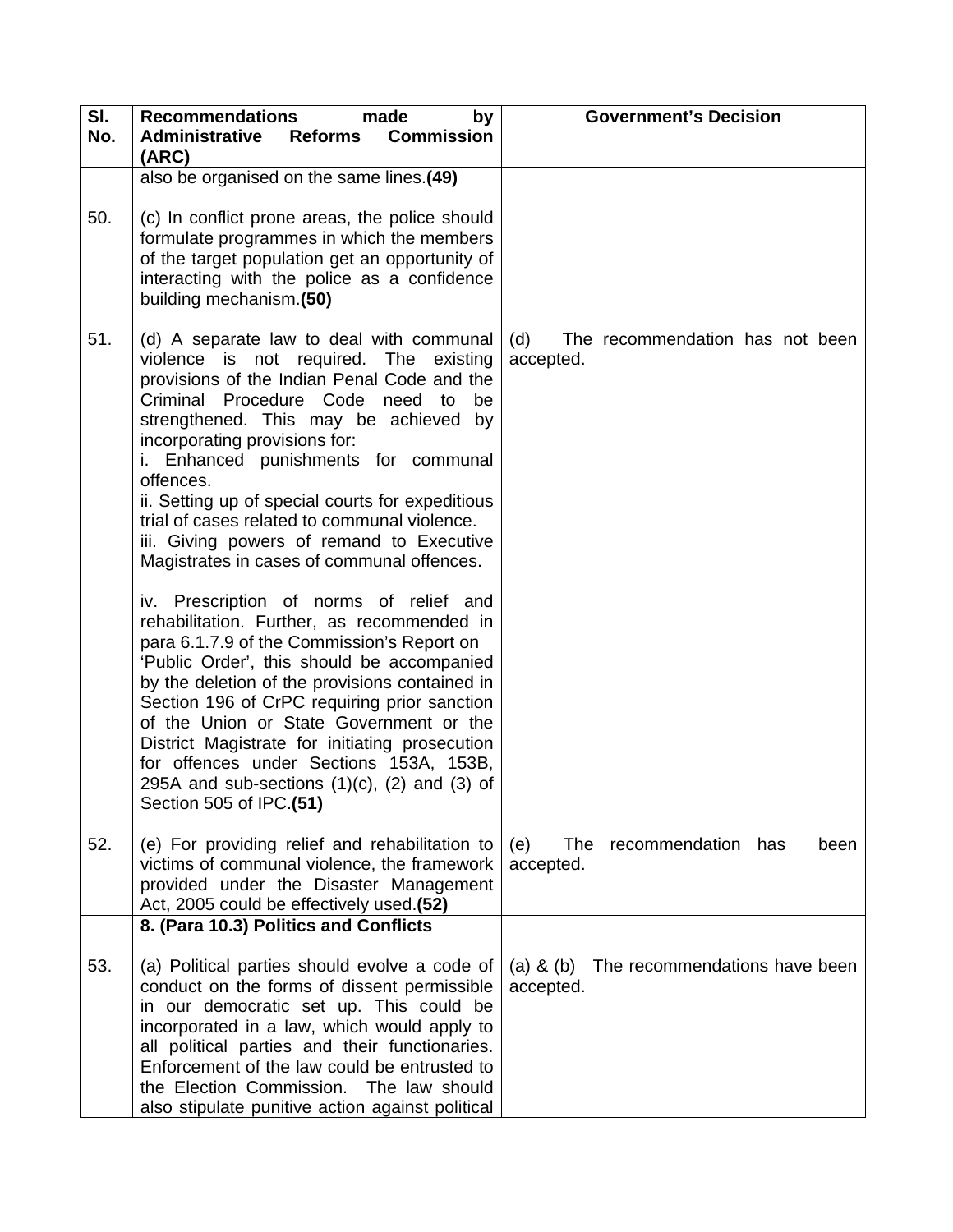| SI.<br>No. | <b>Recommendations</b><br>made<br>by<br><b>Commission</b><br><b>Administrative</b><br><b>Reforms</b><br>(ARC)                                                                                                                                                                                                                                                                            | <b>Government's Decision</b>                          |
|------------|------------------------------------------------------------------------------------------------------------------------------------------------------------------------------------------------------------------------------------------------------------------------------------------------------------------------------------------------------------------------------------------|-------------------------------------------------------|
|            | parties and their functionaries violating the<br>prescribed forms of democratic dissent, by<br>providing for criminal cases to be filed<br>against them and<br>imposing fines<br>as<br>deterrent.(53)                                                                                                                                                                                    |                                                       |
| 54.        | (b) There should be consensus that identity<br>politics would be played within the space<br>provided by democracy and not allowed to<br>develop into intractable conflicts leading to<br>violence. Political parties need to build<br>capacity to arrive at such a consensus.(54)                                                                                                        |                                                       |
|            | 9. (Para 11.6) Regional Disparities                                                                                                                                                                                                                                                                                                                                                      |                                                       |
| 55.        | (a) A composite criteria for identifying<br>backward areas (with the Block as a unit)<br>based on indicators of human development<br>including poverty, literacy and infant mortality<br>rates, along with indices of social and<br>economic<br>infrastructure,<br>should<br>be<br>developed by the Planning Commission for<br>the 12th Five Year Plan.(55)                              | (a) to (f) The recommendations have been<br>accepted. |
| 56.        | (b) Union and State Governments should<br>adopt a formula for Block-wise devolution of<br>funds targeted at more backward areas.(56)                                                                                                                                                                                                                                                     |                                                       |
| 57.        | Governance needs to be particularly<br>(c)<br>strengthened in more backward areas within<br>a State. The role of 'special purpose<br>vehicles'<br>such as<br>backward<br>area<br>development boards and authorities in<br>reducing intra-State disparities needs to be<br>reviewed. It is advisable to strengthen local<br>governments and make them responsible<br>and accountable.(57) |                                                       |
| 58.        | (d) A system of rewarding States (including<br>developed States) achieving significant<br>reduction in intra-State disparities should be<br>introduced.(58)                                                                                                                                                                                                                              |                                                       |
| 59.        | (e) Additional funds need to be provided to<br>build core infrastructure at the inter-district<br>level in less developed States and backward<br>regions in such States. The quantum of<br>assistance should be made proportionate to                                                                                                                                                    |                                                       |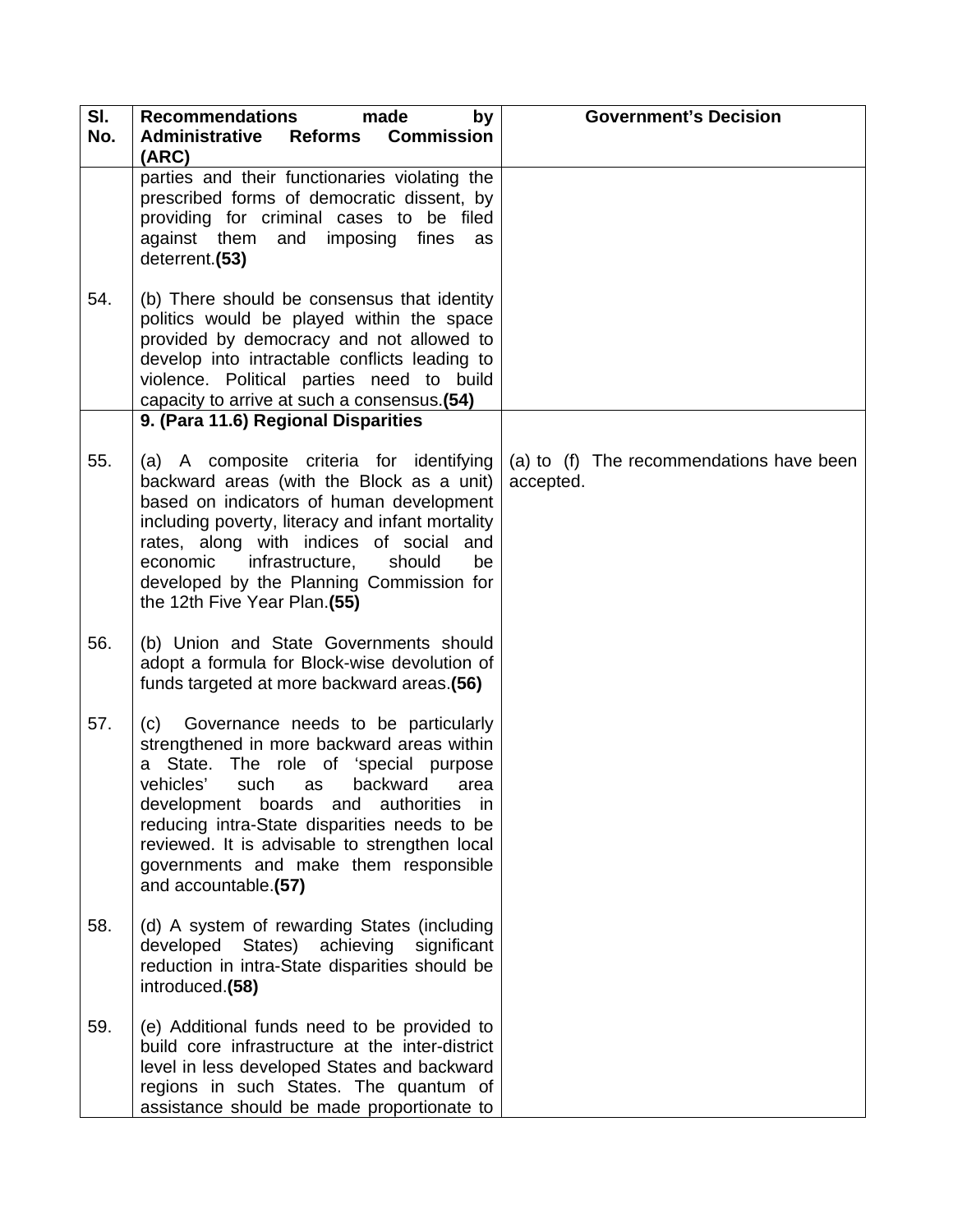| SI. | <b>Recommendations</b><br>made<br>by                                                                                                                                                                                                                                                                                                                                                                     | <b>Government's Decision</b>                                                                           |
|-----|----------------------------------------------------------------------------------------------------------------------------------------------------------------------------------------------------------------------------------------------------------------------------------------------------------------------------------------------------------------------------------------------------------|--------------------------------------------------------------------------------------------------------|
| No. | <b>Administrative Reforms Commission</b><br>(ARC)                                                                                                                                                                                                                                                                                                                                                        |                                                                                                        |
|     | the number of people living in such<br>area: (59)                                                                                                                                                                                                                                                                                                                                                        |                                                                                                        |
| 60. | (f) The approach to all such funding should<br>be outcome driven. The strategy should be to<br>define acceptable minimum norms of human<br>and infrastructure development that every<br>block in the country should attain and funding<br>should be driven by the consideration to<br>achieve the norms so defined.(60)                                                                                  |                                                                                                        |
|     | 10. (Para 12.6.1.4) Capacity Building in<br><b>Administration in the North East</b>                                                                                                                                                                                                                                                                                                                      |                                                                                                        |
| 61. | (a) Greater opportunities may be provided to<br>officers serving in the region to serve outside<br>the North East to gain greater exposure to<br>diverse work situations. Local and technical<br>officers from the State should also be given<br>opportunities to serve in larger States and to<br>improve their professional qualifications<br>through training in the<br>country<br>and<br>abroad.(61) | The recommendation has not been<br>(a)<br>accepted.                                                    |
| 62. | (b) Incentives available for officers working<br>in the North East should be increased.(62)                                                                                                                                                                                                                                                                                                              | The<br>(b)<br>recommendation<br>has<br>been<br>accepted.                                               |
| 63. | (c) Regional training institutions for various<br>branches of administration, including the<br>technical services may be operated by the<br>North Eastern Council.(63)                                                                                                                                                                                                                                   | (c) The recommendation has not been<br>accepted.                                                       |
| 64. | States to examine the legal implications and<br>feasibility of regional cadres for senior<br>positions<br>in technical and specialised<br>departments under the States.(64)                                                                                                                                                                                                                              | (d) NEC may initiate discussions with the $\vert$ (d) & (e) The recommendations have been<br>accepted. |
| 65. | (e) NEC and the Ministry of Home Affairs<br>may, in collaboration with the States, draw<br>up an agenda for administrative reforms for<br>the region with its implementation being<br>monitored<br>systematically.<br>Satisfactory<br>performance in implementation of this charter<br>may qualify the States to additional funding<br>including special economic packages.(65)                          |                                                                                                        |
|     | 11. (Para 12.6.2.4) Capacity Building in                                                                                                                                                                                                                                                                                                                                                                 |                                                                                                        |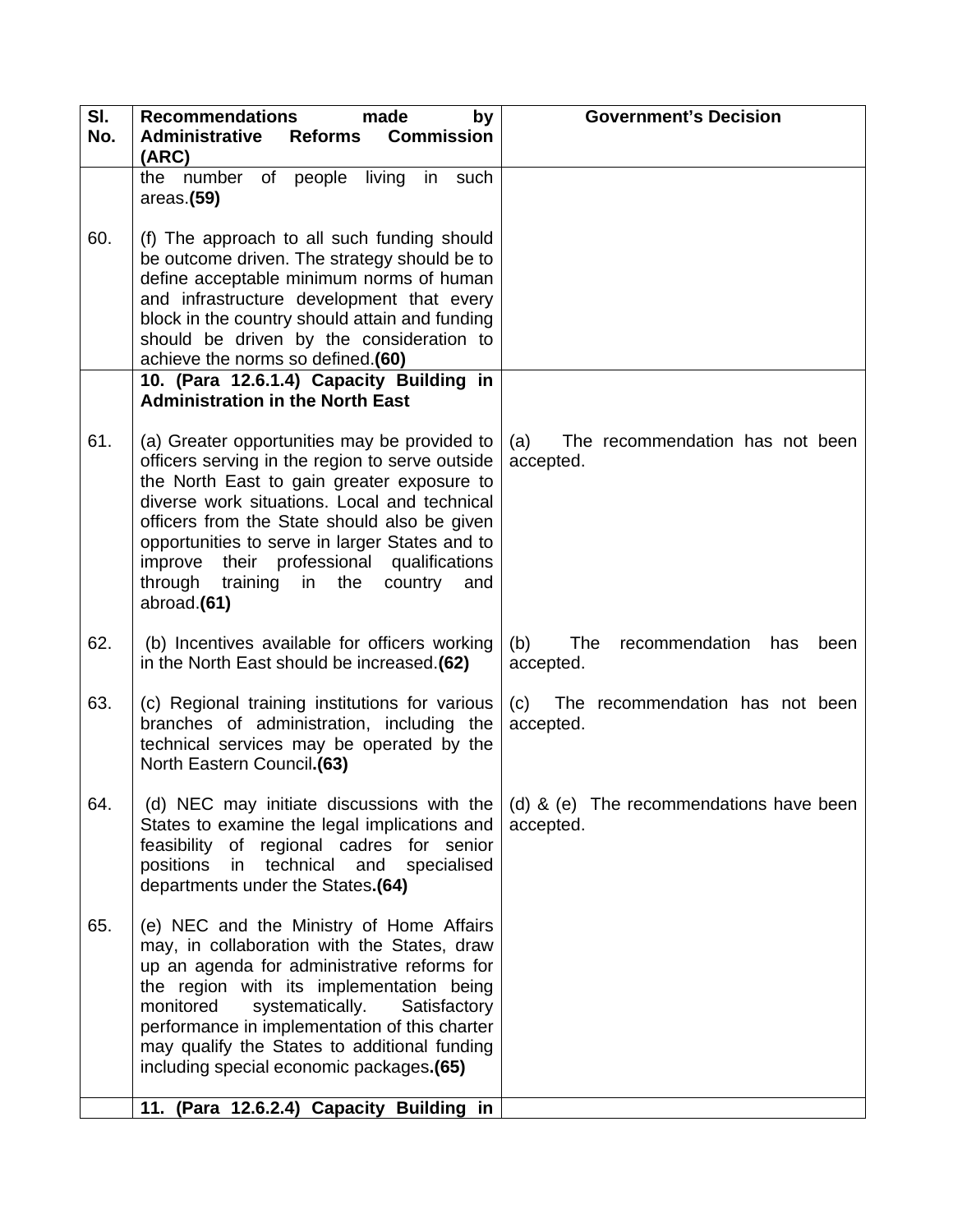| SI.<br>No. | <b>Recommendations</b><br>made<br>by<br><b>Administrative Reforms Commission</b><br>(ARC)                                                                                                                                                                                                                                                                                                                                                                                                                                                                                                  | <b>Government's Decision</b>                          |
|------------|--------------------------------------------------------------------------------------------------------------------------------------------------------------------------------------------------------------------------------------------------------------------------------------------------------------------------------------------------------------------------------------------------------------------------------------------------------------------------------------------------------------------------------------------------------------------------------------------|-------------------------------------------------------|
|            | <b>Police in the North East</b>                                                                                                                                                                                                                                                                                                                                                                                                                                                                                                                                                            |                                                       |
| 66.        | (a) The North Eastern Police Academy<br>needs<br>major<br>upgradation<br>(NEPA)<br>of<br>infrastructure and staff to cater to a larger<br>number of officers at the induction level.<br>NEPA may also be developed for imparting<br>training to civil police officers from other<br>regions in dealing with insurgency. Financial<br>and other incentives are necessary for<br>attracting and retaining instructors in the<br>Academy from the Central<br>Police<br>organisations and civil police particularly<br>those with proven track record in counter<br>insurgency operations.(66) | (a) & (b) The recommendations have been<br>accepted.  |
| 67.        | (b) Concrete steps are needed to introduce a<br>scheme of deploying police personnel from<br>the region to Central Police Organisations<br>and to encourage deputation of police<br>officers from outside the region to the North<br>Eastern States.(67)                                                                                                                                                                                                                                                                                                                                   |                                                       |
|            | 12. (Para 12.6.3.1.7) Capacity Building in<br>Local Governance Institutions in the<br><b>North East - Sixth Schedule Councils</b>                                                                                                                                                                                                                                                                                                                                                                                                                                                          |                                                       |
| 68.        | (a) To avoid complaints of less favourable<br>treatment to 'Scheduled Areas' in certain<br>respects, suitable amendment may be made<br>in the Sixth Schedule of the Constitution to<br>enable the Autonomous Councils to benefit<br>from the recommendations of State Finance<br><b>State</b><br>Commissions<br>the<br>Election<br>and<br>Commissions provided respectively under<br>Articles 243I and 243K of the Constitution of<br>India. $(68)$                                                                                                                                        | (a) to (e) The recommendations have been<br>accepted. |
| 69.        | (b) The Union Government, Government of<br>Meghalaya and the Autonomous Councils in<br>that State may review the existing pattern of<br>relationship between the Councils and the<br>State Government to evolve a satisfactory<br>mechanism to resolve conflicts between the<br>Councils and the State Government.(69)                                                                                                                                                                                                                                                                     |                                                       |
| 70.        | Ministry of Home Affairs may, in<br>(c)<br>consultation<br>State<br>with<br>the<br>concerned                                                                                                                                                                                                                                                                                                                                                                                                                                                                                               |                                                       |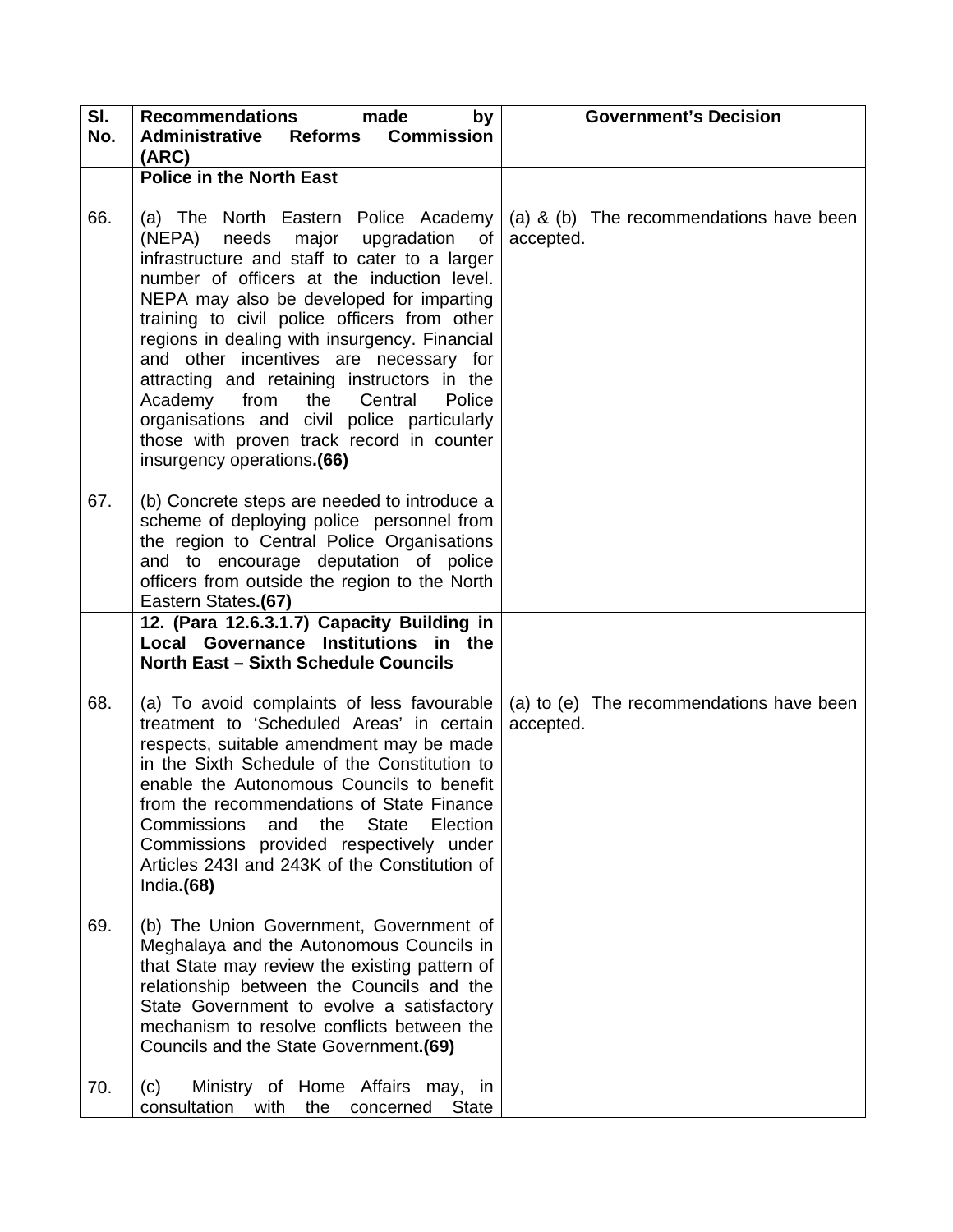| SI.<br>No. | <b>Recommendations</b><br>made<br>by<br><b>Commission</b><br><b>Administrative</b><br>Reforms<br>(ARC)                                                                                                                                                                                                                                                          | <b>Government's Decision</b>                          |
|------------|-----------------------------------------------------------------------------------------------------------------------------------------------------------------------------------------------------------------------------------------------------------------------------------------------------------------------------------------------------------------|-------------------------------------------------------|
|            | Governments and the Autonomous Councils,<br>identify powers under the Sixth Schedule that<br>Governors may exercise at their discretion<br>without having to act on the 'aid and advice'<br>of the Council of Ministers as envisaged in<br>Article 163 (1) of the Constitution.(70)                                                                             |                                                       |
| 71.        | (d) Paragraph 14 of the Sixth Schedule may<br>be suitably amended to enable the Union<br>Government<br>appoint<br>to<br>a<br>common<br>Commission for all autonomous districts for<br>assessing their state of administration and<br>making other recommendations envisaged in<br>that paragraph. A periodicity may also be<br>provided for the Commission.(71) |                                                       |
| 72.        | (e) Government of Assam should review the<br>arrangements of determining<br>existing<br>budgetary allocations and release of funds to<br>the 'original' Autonomous Councils with a<br>view, as far as practicable, to bringing them<br>at par with the arrangements for the<br><b>Bodoland Territorial Council.(72)</b>                                         |                                                       |
|            | 13. (Para 12.6.3.2.4) Capacity Building in<br>Local Governance Institutions - Village<br>Level Self-governance in the Tribal North<br><b>East</b>                                                                                                                                                                                                               |                                                       |
| 73.        | (a) Measures should be taken to ensure that<br>all the Autonomous Councils pass suitable<br>legislation for establishing of village level<br>bodies with well defined powers and a<br>allocation<br>of<br>οf<br>transparent<br>system<br>resources.(73)                                                                                                         | (a) to (f) The recommendations have been<br>accepted. |
| 74.        | (b) Stipulation may be made in the rules<br>relating to release of grants to<br>the<br>Autonomous Councils to the effect that<br>passage of appropriate legislation for elected<br>village level bodies and its implementation,<br>will entitle<br>the Councils to additional<br>funding.(74)                                                                   |                                                       |
| 75.        | (c) To enable the Autonomous Councils to<br>discharge their responsibilities satisfactorily,<br>it is imperative that the requirement of funds<br>by these bodies is worked out normatively                                                                                                                                                                     |                                                       |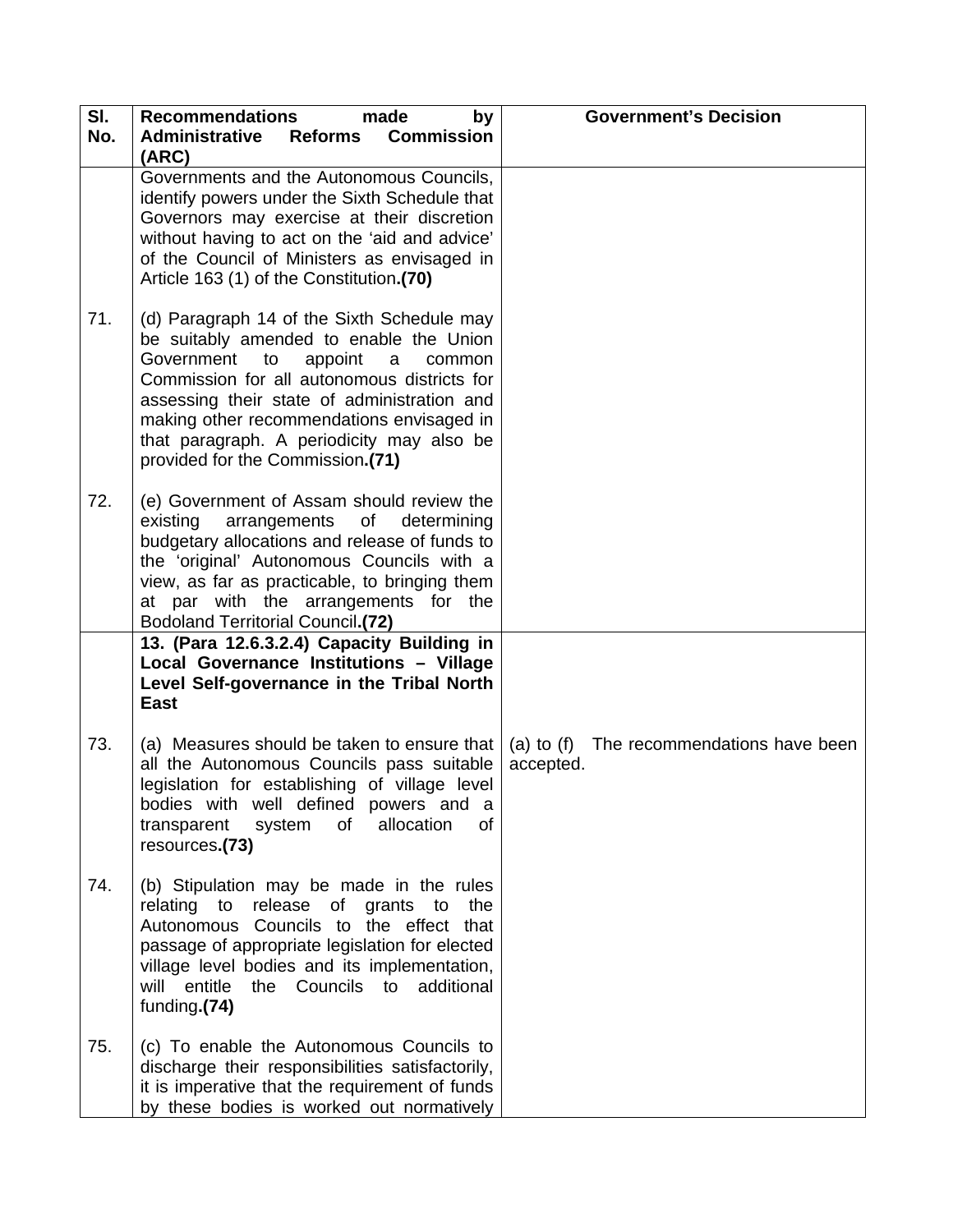| SI.<br>No. | <b>Recommendations</b><br>made<br>by<br><b>Administrative Reforms Commission</b><br>(ARC)                                                                                                                                                                                                                                                                          | <b>Government's Decision</b>                          |
|------------|--------------------------------------------------------------------------------------------------------------------------------------------------------------------------------------------------------------------------------------------------------------------------------------------------------------------------------------------------------------------|-------------------------------------------------------|
|            | with reference to the minimum standards of<br>service to be provided and capacity to raise<br>local resources. Such exercise could be<br>undertaken<br>the<br><b>State</b><br>Finance<br>by<br>Commission.(75)                                                                                                                                                     |                                                       |
| 76.        | (d) Nagaland has made commendable efforts<br>to usher in a paradigm of decentralised<br>village self-governance which combines the<br>elective element with traditional power<br>centers. The Ministry of Rural Development<br>should formally recognise this arrangement<br>for implementation of various development<br>and poverty alleviation initiatives.(76) |                                                       |
| 77.        | (e) Government of Meghalaya may take<br>steps for extension of the experiment of<br>elected village committees in the Garo Hills<br>for implementation of<br>the<br>National<br>Employment Guarantee Act throughout the<br>State for implementation of all rural<br>development programmes.(77)                                                                    |                                                       |
| 78.        | (f) It is imperative that in all States where<br>village bodies administer justice under<br>customary laws by virtue of the Sixth<br>Schedule or other laws, such laws are duly<br>codified.(78)                                                                                                                                                                   |                                                       |
|            | 14. (Para 12.6.3.4.3) Capacity Building in<br>Local Governance Institutions in the<br>North East - Tribe Specific Councils in<br><b>Assam and other Issues</b>                                                                                                                                                                                                     |                                                       |
| 79.        | (a) Government of Assam may apportion<br>functions between the tribe specific Councils/<br>village Councils and the Panchayati Raj<br>Institutions in a manner that schemes<br>involving individual tribal beneficiaries may<br>be assigned to the 'Tribe Specific Councils'<br>while area development schemes are left to<br>the latter.(79)                      | (a) to (e) The recommendations have been<br>accepted. |
| 80.        | (b) State Governments may initiate a system<br>of meeting at least the establishment costs of<br>the Councils from sources outside the tribal<br>sub plan and build in these requirements in<br>their projections<br>the<br>Finance<br>to<br>next                                                                                                                  |                                                       |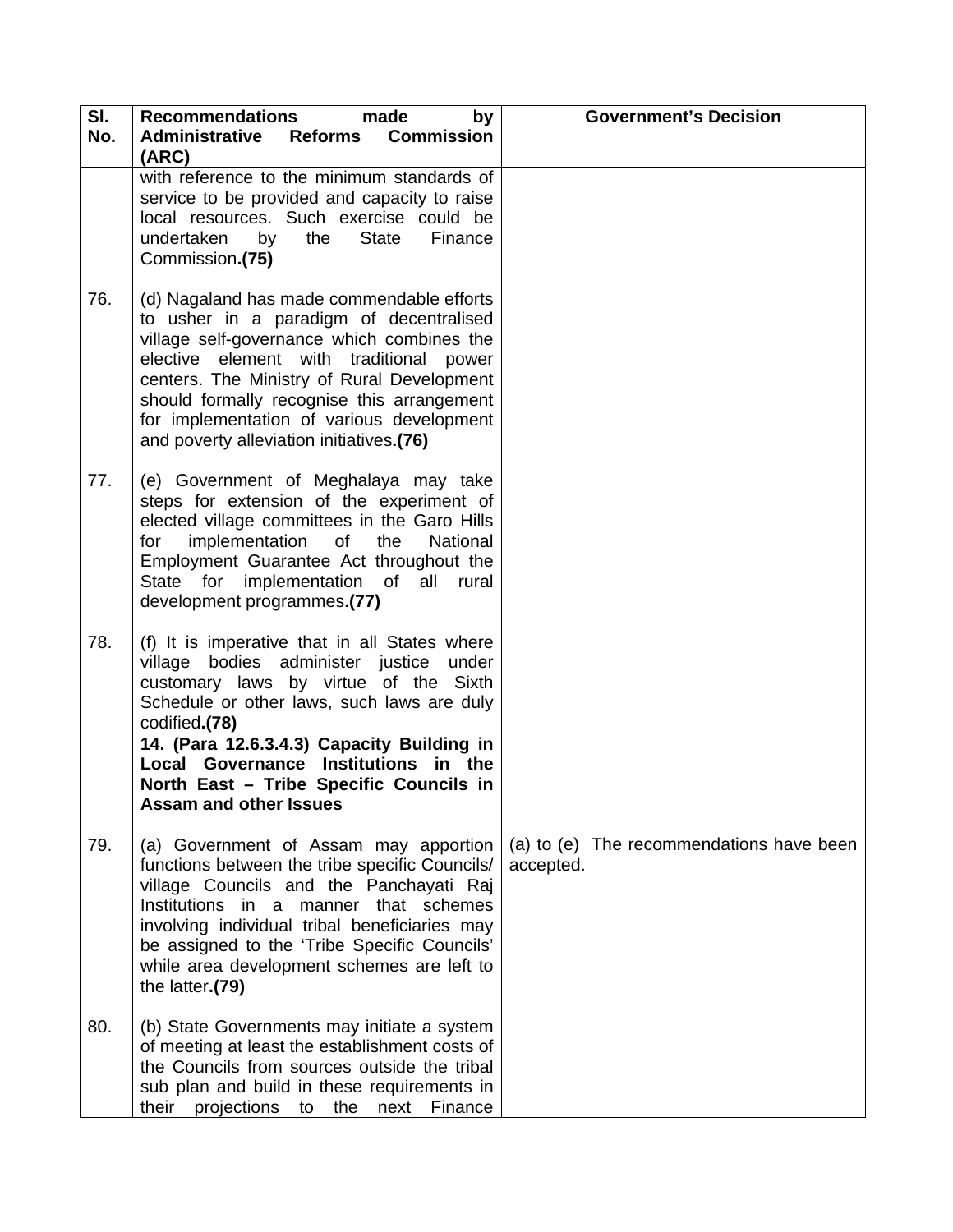| SI.<br>No. | <b>Recommendations</b><br>made<br>by<br><b>Administrative Reforms Commission</b>                                                                                                                                                                                                                                                                                                                                                                             | <b>Government's Decision</b>                                                                                     |
|------------|--------------------------------------------------------------------------------------------------------------------------------------------------------------------------------------------------------------------------------------------------------------------------------------------------------------------------------------------------------------------------------------------------------------------------------------------------------------|------------------------------------------------------------------------------------------------------------------|
|            | (ARC)<br>Commission.(80)                                                                                                                                                                                                                                                                                                                                                                                                                                     |                                                                                                                  |
| 81.        | (c) State Governments may take steps to<br>identify innovative initiatives which could be<br>entrusted to the Tribe Specific Councils<br>without affecting<br>development<br>area<br>concerns.(81)                                                                                                                                                                                                                                                           |                                                                                                                  |
| 82.        | (d) Suitable guidelines may be prepared for<br>preparation of District and sub-District plans<br>in the relevant areas through joint efforts of<br>the Tribe Specific Councils<br>and<br>the<br>Panchayati Raj Institutions.(82)                                                                                                                                                                                                                             |                                                                                                                  |
| 83.        | (e) While continuous and vigorous measures<br>are needed to bring about a consensus<br>between various sections of society in<br>Manipur about revival of the Hill Districts<br>Councils, steps may be urgently taken to<br>bring in suitable legislation to introduce<br>elected village level bodies in the hill areas of<br>that State.(83)                                                                                                               |                                                                                                                  |
|            | 15. (Para 12.6.4.3) Capacity Building in<br>Regional Institutions in the North East -<br><b>NEC and DONER</b>                                                                                                                                                                                                                                                                                                                                                |                                                                                                                  |
| 84.        | (a) The NEC Act, 1971 may be suitably<br>amended to restore the original 'conflict<br>resolution provision' requiring the Council to<br>'discuss issues of mutual interest to two or<br>more states in the region and to advise the<br>Central Government thereon'.(84)                                                                                                                                                                                      | (a) Accepted in principle. Ministry of Home<br>Affairs should take up this matter with North-<br>East Council.   |
| 85.        | (b) To enable the Council to assist effectively<br>in the discharge of its responsibilities for<br>reviewing the measures taken by the<br>member-States for maintenance of security<br>in the region, Ministry of Home Affairs should<br>keep the Council Secretariat regularly within<br>its 'security coordination loop'. The Council<br>Secretariat would also need to be suitably<br>strengthened to effectively assist in security<br>coordination.(85) | (b) Accepted in principle. Ministry of Home<br>Affairs should<br>examine this issue in<br>consultation with NEC. |
| 86.        | (c) The Planning Commission needs to lay<br>framework for preparation<br>down a<br>of<br>integrated regional plans, with priorities and                                                                                                                                                                                                                                                                                                                      | (c) & (d) The recommendations have been<br>accepted.                                                             |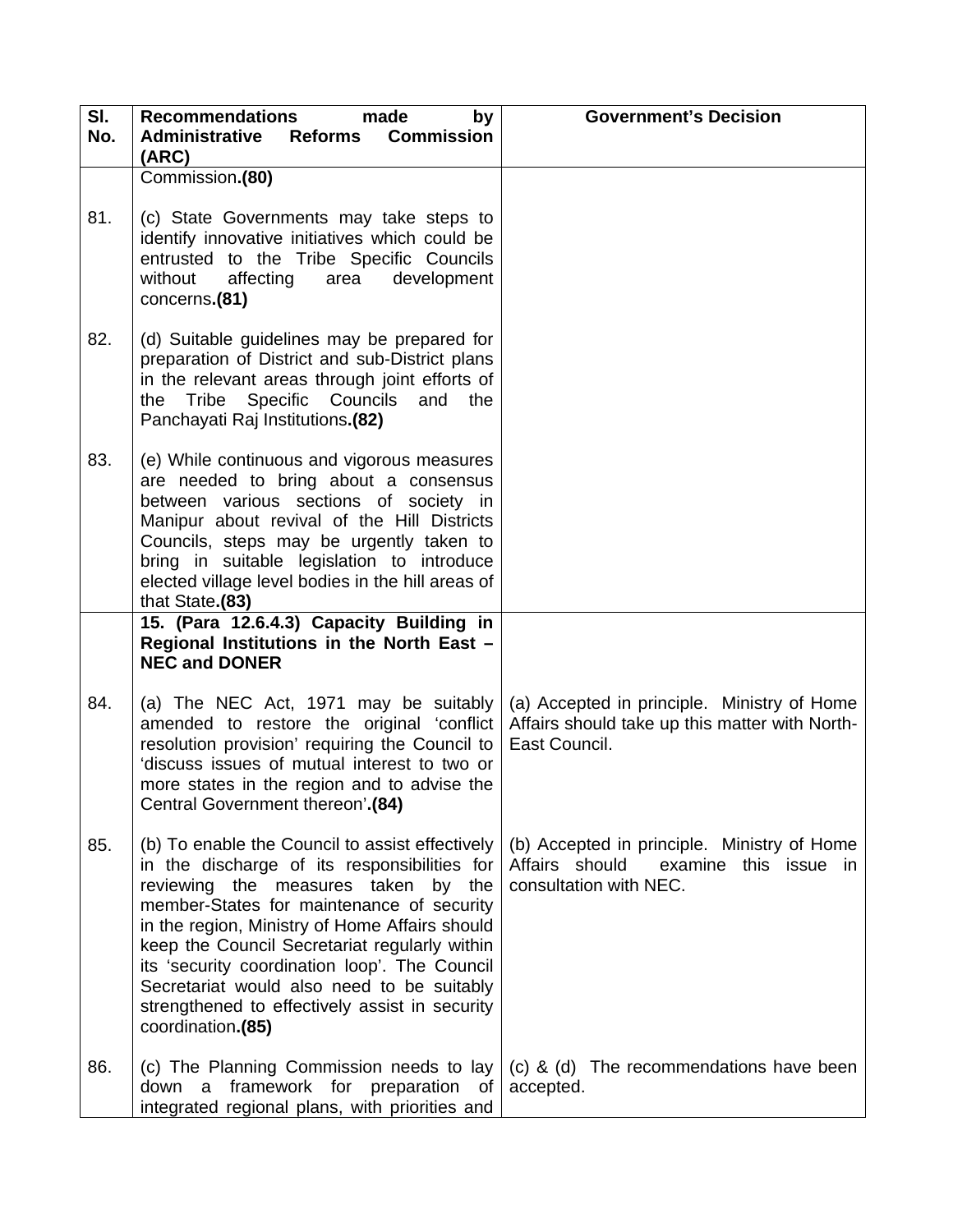| SI.<br>No. | <b>Recommendations</b><br>made<br>by<br><b>Commission</b><br><b>Administrative</b><br><b>Reforms</b><br>(ARC)                                                                                                                                                                                                                                                                           | <b>Government's Decision</b>                                                                                                                                                                                                                         |
|------------|-----------------------------------------------------------------------------------------------------------------------------------------------------------------------------------------------------------------------------------------------------------------------------------------------------------------------------------------------------------------------------------------|------------------------------------------------------------------------------------------------------------------------------------------------------------------------------------------------------------------------------------------------------|
|            | not as an assortment of schemes by the<br>NEC. The regional plan should focus on<br>areas with a bearing on intra-regional, inter-<br>State priorities which have the potential of<br>avoiding conflicts and promoting regional<br>integration.(86)                                                                                                                                     |                                                                                                                                                                                                                                                      |
| 87.        | (d) Planning Commission should ensure the<br>association of the NEC in the State plan<br>formulation exercise by suitably amending<br>their guidelines.(87)                                                                                                                                                                                                                             |                                                                                                                                                                                                                                                      |
| 88.        | (e) The responsibility of sanctioning funds<br>from the 'Non Lapsable Central Pool of<br>Resources' (NLCPR) should be entrusted to<br>the North Eastern Council (NEC). NEC<br>should work out mechanisms for scrutinizing<br>proposals for funding from the 'pool' and their<br>funding in coordination with the Ministries<br>concerned.(88)                                           | (e) The Recommendation has not been<br>accepted as NEC is a planning body.                                                                                                                                                                           |
| 89.        | (f) It is desirable that a 10-year perspective<br>plan is prepared for the entire region<br>encompassing areas like development of<br>human resources and infrastructure. A<br>governance reform agenda should also form<br>part of this plan. This comprehensive plan<br>needs to be reviewed by the Prime Minister<br>regularly with the Chief Ministers for speedy<br>follow-up.(89) | (f) The recommendation has been accepted.                                                                                                                                                                                                            |
| 90.        | (g) The Ministry for Development of North<br>Eastern Region (DONER) may be abolished<br>and the responsibility for the development of<br>region, including the<br>infrastructure<br>the<br>sectors, and utilisation of the non-lapsable<br>fund should be restored to the subject matter<br>Ministries, with the MHA acting as the nodal<br>Ministry.(90)                               | (g) The recommendation has not been<br>accepted as Ministry of DoNER provided<br>undivided attention to development of North<br>East. However, a review of functioning of<br>NEC and DoNER can be undertaken to<br>make these bodies more effective. |
|            | 16. (Para 12.6.5.2) Capacity Building in<br>Other Regional Institutions in the North-<br>East                                                                                                                                                                                                                                                                                           |                                                                                                                                                                                                                                                      |
| 91.        | (a) NEC may prepare a comprehensive<br>scheme for making NEHU a centre for<br>advanced study in Sciences, Social Sciences<br>and Humanities to address diverse issues                                                                                                                                                                                                                   | The<br>recommendation<br>(a)<br>has<br>been<br>accepted.                                                                                                                                                                                             |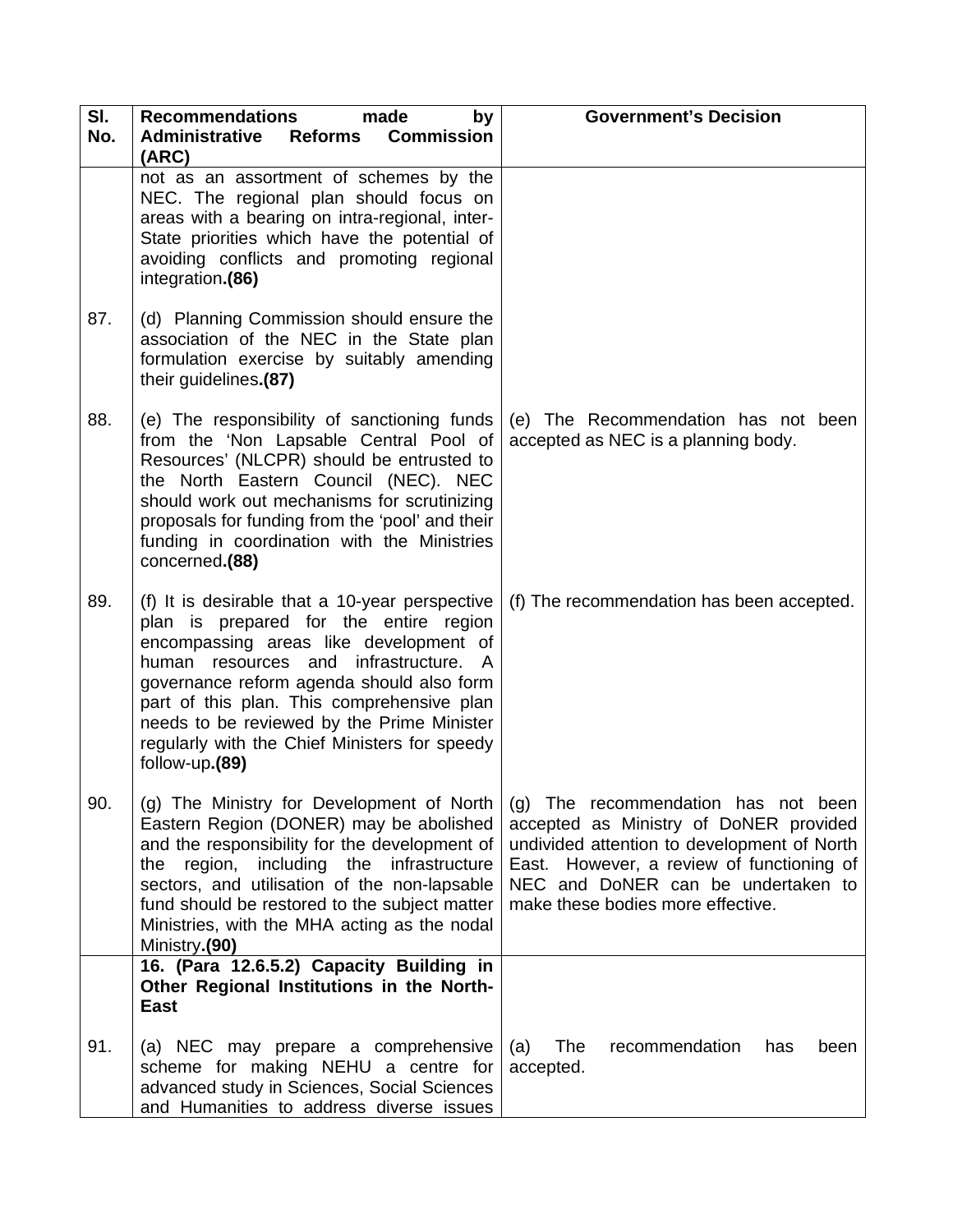| SI.<br>No. | <b>Recommendations</b><br>made<br>by<br><b>Administrative Reforms</b><br><b>Commission</b><br>(ARC)                                                                                                                                                                                                                                                                                                                                                                                                                                             | <b>Government's Decision</b>                             |
|------------|-------------------------------------------------------------------------------------------------------------------------------------------------------------------------------------------------------------------------------------------------------------------------------------------------------------------------------------------------------------------------------------------------------------------------------------------------------------------------------------------------------------------------------------------------|----------------------------------------------------------|
|            | common to the region as a whole. NEC may<br>also actively coordinate arrangements with<br>the State Governments to make NEIGRIHMS<br>a centre for tertiary health care particularly<br>for the low income groups in the region.(91)                                                                                                                                                                                                                                                                                                             |                                                          |
|            | 17. (Para 12.6.6.3) National Register of<br><b>Indian Citizens</b>                                                                                                                                                                                                                                                                                                                                                                                                                                                                              |                                                          |
| 92.        | (a) The MNIC project needs to be taken up<br>on a priority basis. Since there are several<br>Union Government and State Government<br>agencies which issue similar identity cards, it<br>would be necessary to achieve convergence<br>amongst all such systems so that the MNIC<br>becomes<br>the<br>basic<br>document<br>for<br>identification of a person and lends itself to<br>be used as a multi-purpose individual card.<br>Priority should be given to areas having<br>international borders, for implementation of<br>this Project.(92) | The<br>(a)<br>recommendation<br>has<br>been<br>accepted. |
|            | 18. (Para 12.6.7.2) Capacity Building in the<br><b>North East - Miscellaneous Issues</b>                                                                                                                                                                                                                                                                                                                                                                                                                                                        |                                                          |
| 93.        | (a) The recommendations of the High Level<br>Commission contained in its Report -<br>'Transforming the North East' - and the<br>report of the Task Force on Development<br>Initiatives prepared by the North Eastern<br>Council should be implemented to fill the<br>gaps in infrastructure in the region.(93)                                                                                                                                                                                                                                  | (a) & (b) The recommendations have been<br>accepted.     |
| 94.        | (b) A comprehensive framework needs to be<br>evolved and put in place to promote the<br>region<br>preferred<br>investment<br>as<br>a<br>destination.(94)                                                                                                                                                                                                                                                                                                                                                                                        |                                                          |
| 95.        | (c) A Transport Development Fund to finance<br>construction of important road corridors<br>should be set up.(95)                                                                                                                                                                                                                                                                                                                                                                                                                                | (c)<br>The recommendation has not been<br>accepted.      |
| 96.        | (d) Comprehensive implementation of a 'look<br>east' policy though relevant for the country<br>as a whole, is especially important for the<br>long term growth of the North East. The<br>agenda for its implementation must be<br>prepared in active association with the State<br>Governments.<br>Clear<br>apportionment<br>of                                                                                                                                                                                                                 | (d) to (i) The recommendations have been<br>accepted.    |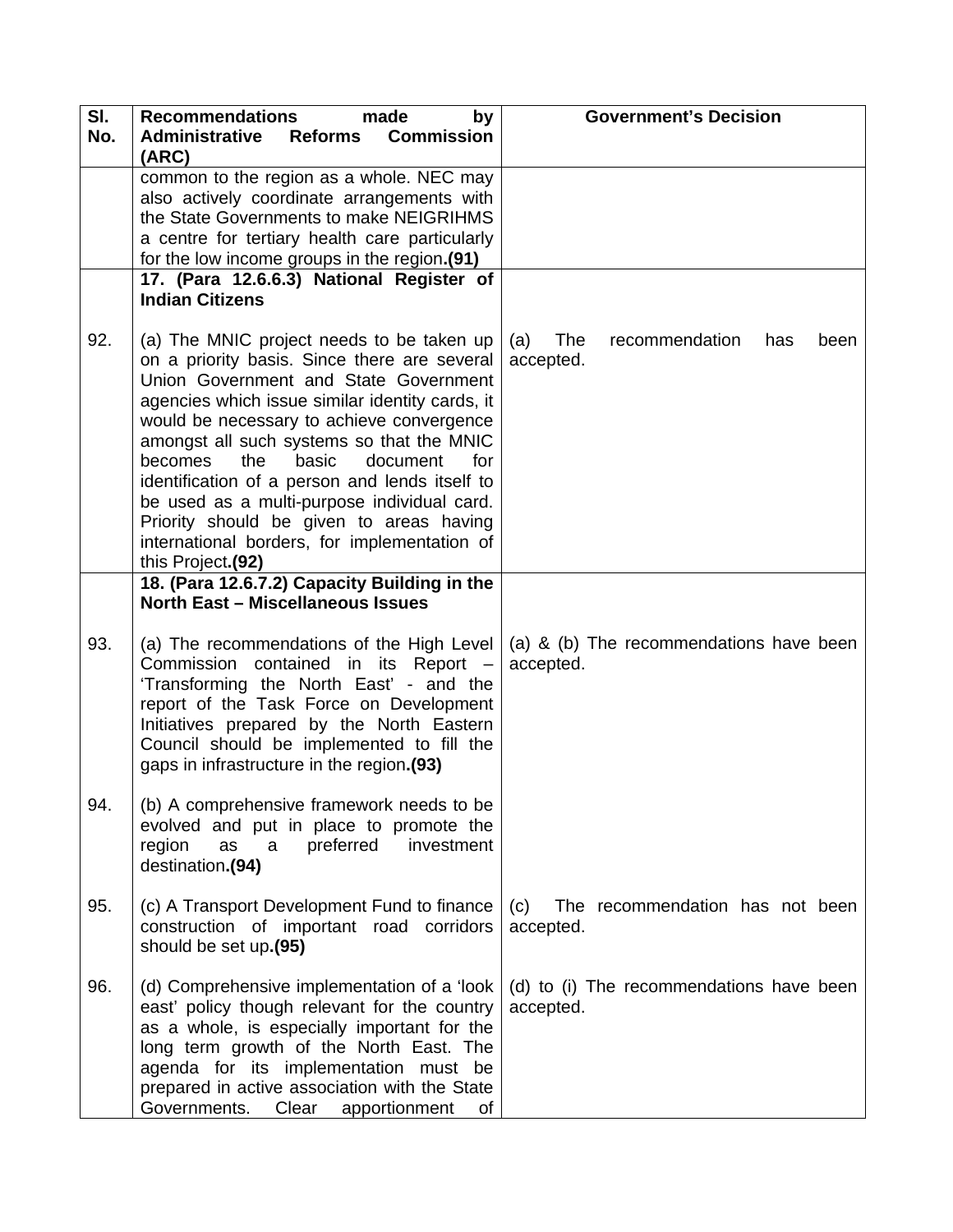| SI.<br>No.   | <b>Recommendations</b><br>made<br>by<br><b>Administrative Reforms Commission</b><br>(ARC)                                                                                                                                                                                                                                                                                        | <b>Government's Decision</b>                          |
|--------------|----------------------------------------------------------------------------------------------------------------------------------------------------------------------------------------------------------------------------------------------------------------------------------------------------------------------------------------------------------------------------------|-------------------------------------------------------|
|              | for<br>responsibility<br>planning<br>and<br>implementation of the policy between various<br>Ministries of the Union Government for its<br>implementation should be expeditiously<br>undertaken.(96)                                                                                                                                                                              |                                                       |
| 97.          | (e) Rail connectivity should be improved in<br>the region on a priority basis.(97)                                                                                                                                                                                                                                                                                               |                                                       |
| 98.          | (f) Much greater efforts are needed to<br>establish bank branches and other credit<br>outlets<br>disbursement<br>through<br>further<br>relaxation and incentivisation in the policies<br>of the Reserve Bank and other financial<br>institutions.(98)                                                                                                                            |                                                       |
| 99.          | (g) There is need for setting up of centres of<br>excellence for professional and higher<br>education in the North East. In addition, a<br>large scale expansion of facilities for<br>technical education, such as ITIs, should be<br>carried out to create a pool of skilled work<br>force and generate entrepreneurial capacity<br>as well as employment.(99)                  |                                                       |
| 100.         | (h) There is a need to make an in-depth<br>study of the customary judicial system in<br>order to achieve better understanding and<br>dissemination of the prevailing norms and<br>practices.(100)                                                                                                                                                                                |                                                       |
| 101.         | (i) It is necessary to evolve a credible system<br>of maintenance of land records for the North<br>East.(101)                                                                                                                                                                                                                                                                    |                                                       |
|              | 19. (Para 13.2.5) Executive and Conflict<br>Management - Police and Executive<br><b>Magistracy</b>                                                                                                                                                                                                                                                                               |                                                       |
| 102.<br>103. | (a) Police Reforms recommended by the<br>Commission in its Fifth Report, "Public<br>Order" (Chapters 5 and 6) are likely to<br>augment the institutional capacity of the<br>Police to play a more proactive and effective<br>role in conflict resolution. The Commission,<br>therefore,<br>reiterates<br>these<br>recommendations.(102)<br>(b) Police Manuals must be updated to | (a) to (c) The recommendations have been<br>accepted. |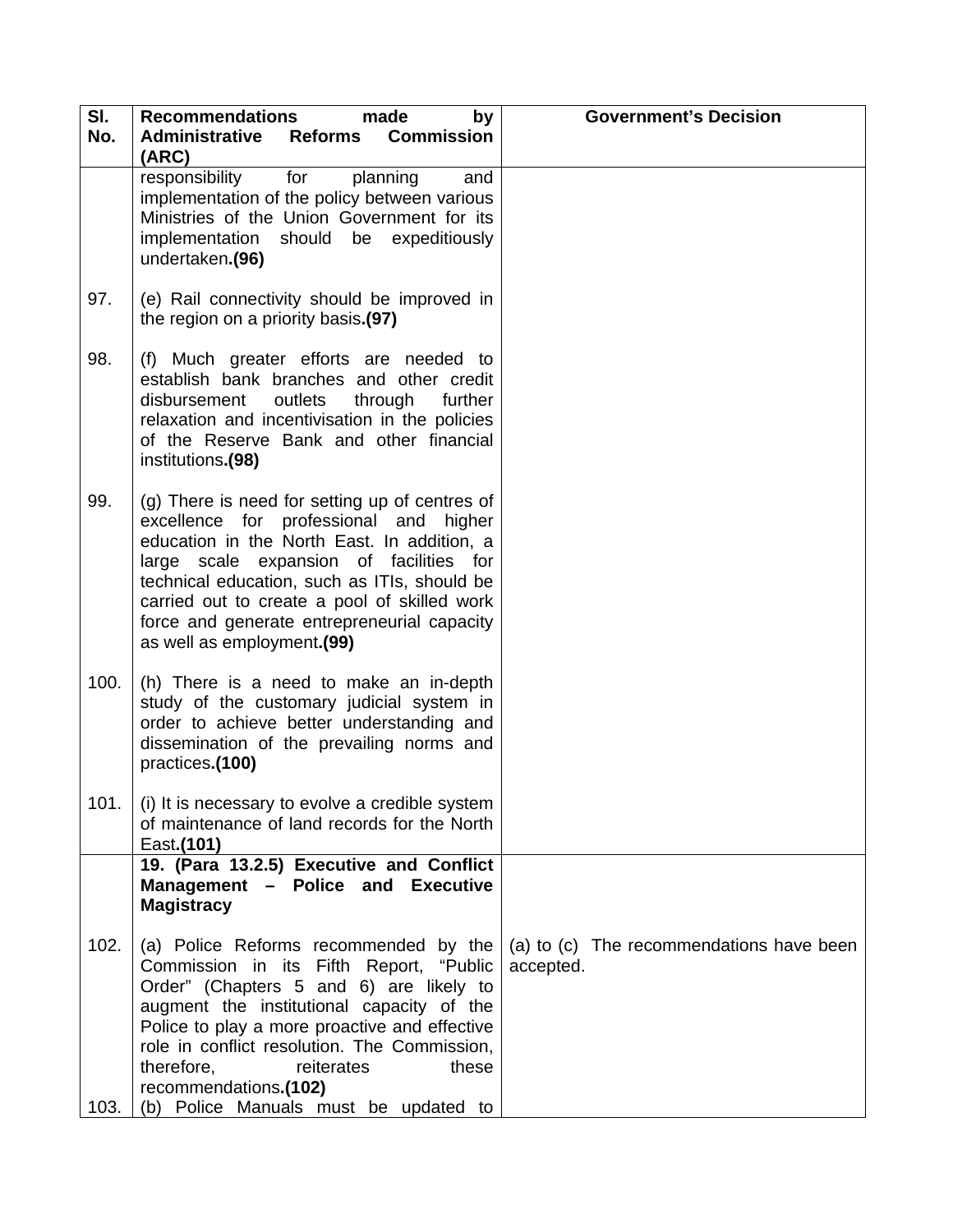| SI.<br>No. | <b>Recommendations</b><br>made<br>by<br><b>Administrative Reforms Commission</b>                                                                                                                                                                                                                                                                                                                                                                                                                 | <b>Government's Decision</b>                          |
|------------|--------------------------------------------------------------------------------------------------------------------------------------------------------------------------------------------------------------------------------------------------------------------------------------------------------------------------------------------------------------------------------------------------------------------------------------------------------------------------------------------------|-------------------------------------------------------|
|            | (ARC)<br>contain suitable provisions extending the<br>scope of responsibilities of Police officials to<br>include conflict resolution in their charter of<br>duties. Suitable amendments in training<br>formats may also be carried out to provide<br>relevant inputs on the subject. Achievements<br>under this 'head' needs to be taken into<br>while<br>overall<br>account<br>evaluating<br>performance.(103)                                                                                 |                                                       |
| 104.       | (c) Executive Magistrates in their capacity as<br>Revenue and other field level officials have<br>extensive public inter-face and enjoy<br>considerable goodwill particularly in rural<br>areas. Their familiarity with the field situation<br>and general acceptability makes them<br>eminently suitable to be involved<br>as<br>interlocutors in mediating in local conflicts.<br>State Governments need to build on the<br>modalities and the institutional framework in<br>this regard.(104) |                                                       |
|            | 20. (Para 13.3.4) Judicial Delays and<br><b>Alternative Dispute Redressal</b>                                                                                                                                                                                                                                                                                                                                                                                                                    |                                                       |
| 105        | (a) Allocation of resources for upgradation of<br>and<br>infrastructure<br>personnel<br>of<br>the<br>subordinate judiciary needs to receive higher<br>priority in federal fiscal transfers.(105)                                                                                                                                                                                                                                                                                                 | (a) to (c) The recommendations have been<br>accepted. |
| 106        | (b) Much greater attention needs to be paid<br>to make the institution of Lok Adalats serve<br>their intended objective, and in particular to<br>enlist active cooperation of the members of<br>the Bar to give this approach a chance of<br>success.(106)                                                                                                                                                                                                                                       |                                                       |
| 107        | (c) Ministry of Law may initiate a dialogue<br>with the Bench and the Bar of the higher<br>judiciary to explore ways and means of<br>bringing 'greater finality' to the decisions of<br>quasi-judicial authorities and bodies.(107)                                                                                                                                                                                                                                                              |                                                       |
|            | 21. (Para 13.4.5) Civil Society and Conflict<br><b>Resolution</b>                                                                                                                                                                                                                                                                                                                                                                                                                                |                                                       |
| 108.       | (a) While social capital formation needs<br>improve<br>delivery of<br>encouragement to<br>services and build community self reliance, it                                                                                                                                                                                                                                                                                                                                                         | (a) & (b) The recommendations have been<br>accepted.  |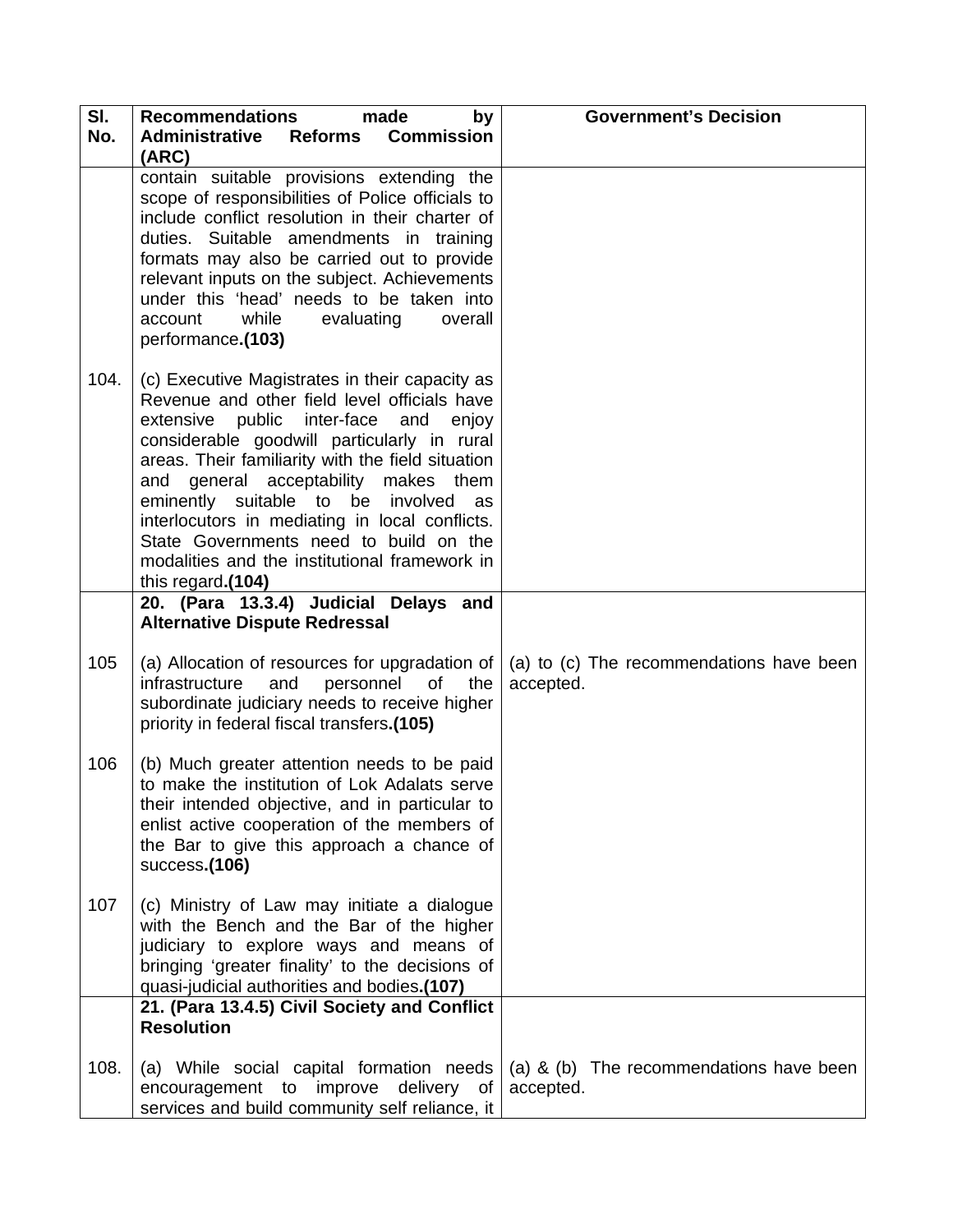| SI.<br>No. | <b>Recommendations</b><br>made<br>by<br><b>Administrative</b><br><b>Commission</b><br><b>Reforms</b><br>(ARC)                                                                                                                                                                                                                                                                                                                                  | <b>Government's Decision</b>                                                                                            |
|------------|------------------------------------------------------------------------------------------------------------------------------------------------------------------------------------------------------------------------------------------------------------------------------------------------------------------------------------------------------------------------------------------------------------------------------------------------|-------------------------------------------------------------------------------------------------------------------------|
|            | is imperative that such initiatives also attempt<br>to involve communities in 'in-house' conflict<br>resolution.(108)                                                                                                                                                                                                                                                                                                                          |                                                                                                                         |
| 109        | (b) General policy guidelines need to be<br>formulated by the State Governments for<br>involving both the Panchayats and urban<br>bodies<br>along<br>with<br>'nonpolice'<br>local<br>instrumentalities of the State, in conflict<br>resolution.(109)                                                                                                                                                                                           |                                                                                                                         |
| 110        | (c) Guidelines of Centrally sponsored and<br>Central Sector Schemes may be suitably<br>modified to require that beneficiary capacity<br>building may also emphasise developing<br>self-reliance<br>local<br>conflict<br>in<br>management.(110)                                                                                                                                                                                                 | (c) The recommendation has not been<br>accepted.                                                                        |
|            | (Para 14.3.1.1.10)<br>22.<br>Institutional<br>Arrangements for Conflict Management -                                                                                                                                                                                                                                                                                                                                                           |                                                                                                                         |
|            | <b>The Inter-State Council</b>                                                                                                                                                                                                                                                                                                                                                                                                                 |                                                                                                                         |
| 111        | (a) The conflict resolution role envisaged for<br>the Inter-State Council under Article 263 (a)<br>of the Constitution should be effectively<br>utilised to find solutions to disputes among<br>States or between all or some of the States<br>and the Union.(111)                                                                                                                                                                             | (a)<br>The recommendation has<br>been<br>accepted.                                                                      |
| 112        | (b) The Inter-State Council may not,<br>however, exist as a permanent body.As and<br>when a specific need arises, a suitable<br>Presidential order may be issued constituting<br>and convening the Council to consider a<br>dispute or coordination of policy or action on<br>matters of interest to the Union and<br>concerned States. This body may cease to<br>function once the purpose for which it was<br>constituted is completed.(112) | (b) The recommendation has not been<br>accepted and Inter State Council is a<br>constitutional body with clear mandate. |
| 113        | (c) The composition of an Inter-State Council<br>may be flexible to suit the exigencies of the<br>matter referred to it under Article 263.(113)                                                                                                                                                                                                                                                                                                | The recommendations have been<br>$(c)$ & $(d)$<br>accepted.                                                             |
| 114        | (d) If necessary, more than one Inter-State<br>Council could be in existence at the same<br>time with different terms of reference and<br>composition<br>warranted<br>for<br>each<br>as                                                                                                                                                                                                                                                        |                                                                                                                         |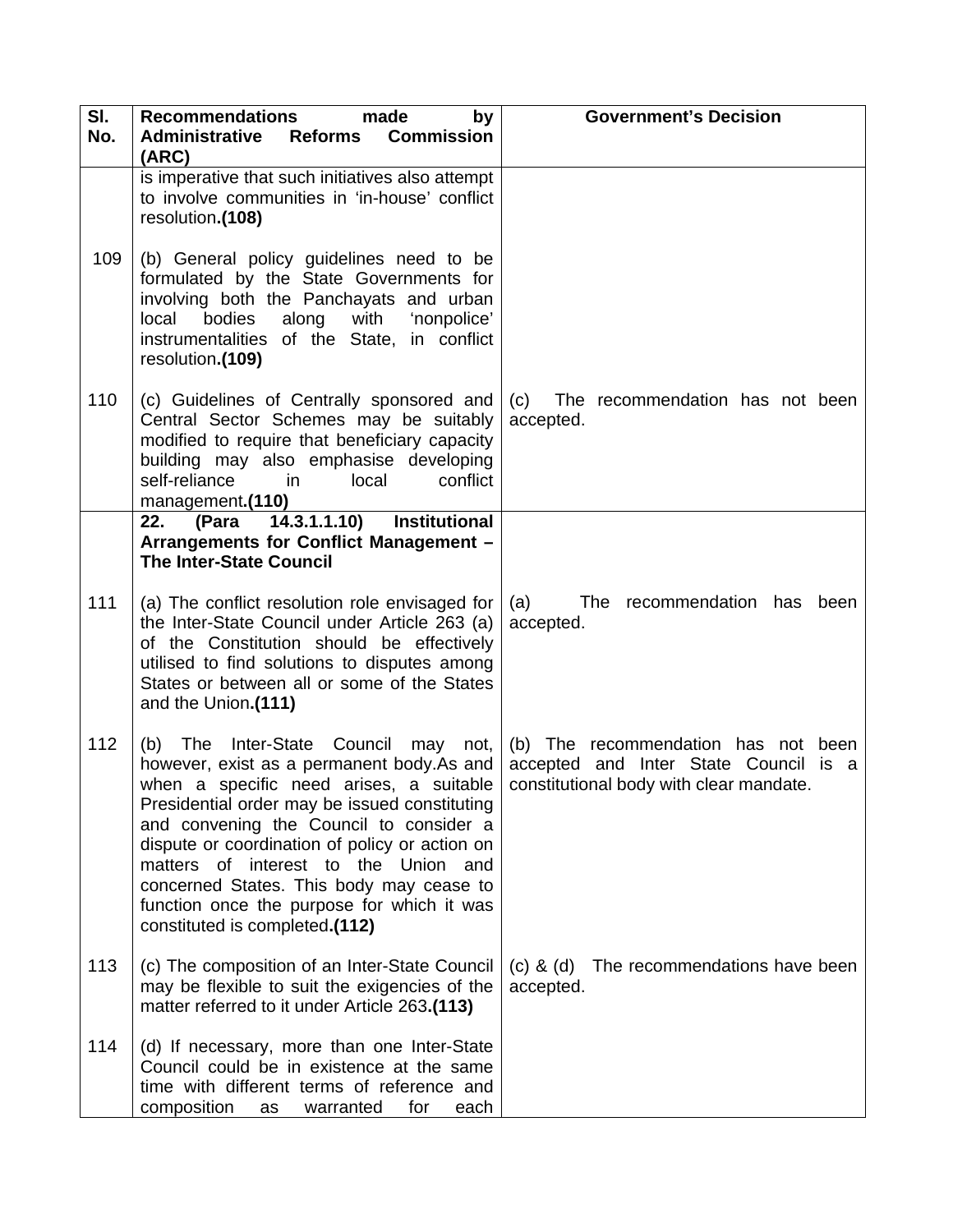| SI. | <b>Recommendations</b><br>made<br>by                                                                                                                                                                                                                                                                                                                                                                                                                                                                                                                                                                       | <b>Government's Decision</b>                             |
|-----|------------------------------------------------------------------------------------------------------------------------------------------------------------------------------------------------------------------------------------------------------------------------------------------------------------------------------------------------------------------------------------------------------------------------------------------------------------------------------------------------------------------------------------------------------------------------------------------------------------|----------------------------------------------------------|
| No. | <b>Administrative Reforms Commission</b><br>(ARC)                                                                                                                                                                                                                                                                                                                                                                                                                                                                                                                                                          |                                                          |
|     | Council.(114)                                                                                                                                                                                                                                                                                                                                                                                                                                                                                                                                                                                              |                                                          |
|     | 14.3.1.2.5<br>23.<br>(Para<br><b>Institutional</b><br>Arrangements for Conflict Management -<br>The National Commission for Scheduled<br><b>Castes and The National Commission for</b><br><b>Scheduled Tribes</b>                                                                                                                                                                                                                                                                                                                                                                                          |                                                          |
| 115 | (a) The National Commissions for Scheduled<br>Castes and Scheduled Tribes have an<br>important mandate to guide review and<br>monitor the implementation of safeguards<br>provided for SC/STs in various fields,<br>including in the matter of their service<br>conditions. It is imperative that the focus of<br>the two Commissions remains on policy and<br>larger issues of implementation rather than<br>on cases of an individual nature which can<br>looked into by the administrative<br>be<br>Ministries/ appropriate forum<br>with the<br>Commissions playing a critical oversight<br>role.(115) | (a) & (b) The recommendations have been<br>accepted.     |
| 116 | (b) The administrative Ministries connected<br>with the two Commissions may undertake an<br>exercise, and in consultation with these<br>bodies, work out the details of how these<br>bodies could be better enabled to discharge<br>their constitutional mandate.(116)                                                                                                                                                                                                                                                                                                                                     |                                                          |
|     | 14.3.2.1.4) Institutional<br>24.<br>(Para<br>Arrangements for Conflict Management -<br><b>The Zonal Councils</b>                                                                                                                                                                                                                                                                                                                                                                                                                                                                                           |                                                          |
| 117 | (a) The system of Zonal Councils may be<br>dispensed with. Important issues of Inter-<br>State coordination or disputes between<br>States in the same region may, wherever<br>necessary, be entrusted to an Inter-State<br>Council with appropriate composition and<br>terms of reference so that any given issue is<br>considered in depth.(117)<br>14.3.3.1.8                                                                                                                                                                                                                                            | The<br>(a)<br>recommendation<br>has<br>been<br>accepted. |
|     | <b>Institutional</b><br>25.<br>(Para<br>Arrangements for Conflict Management -<br><b>The National Integration Council</b>                                                                                                                                                                                                                                                                                                                                                                                                                                                                                  |                                                          |
| 118 | (a) The mandate of the National Integration<br>Council (NIC) requires consideration of all<br>factors impinging on national cohesion, and                                                                                                                                                                                                                                                                                                                                                                                                                                                                  | $(a)$ &(b) The recommendations have been<br>accepted     |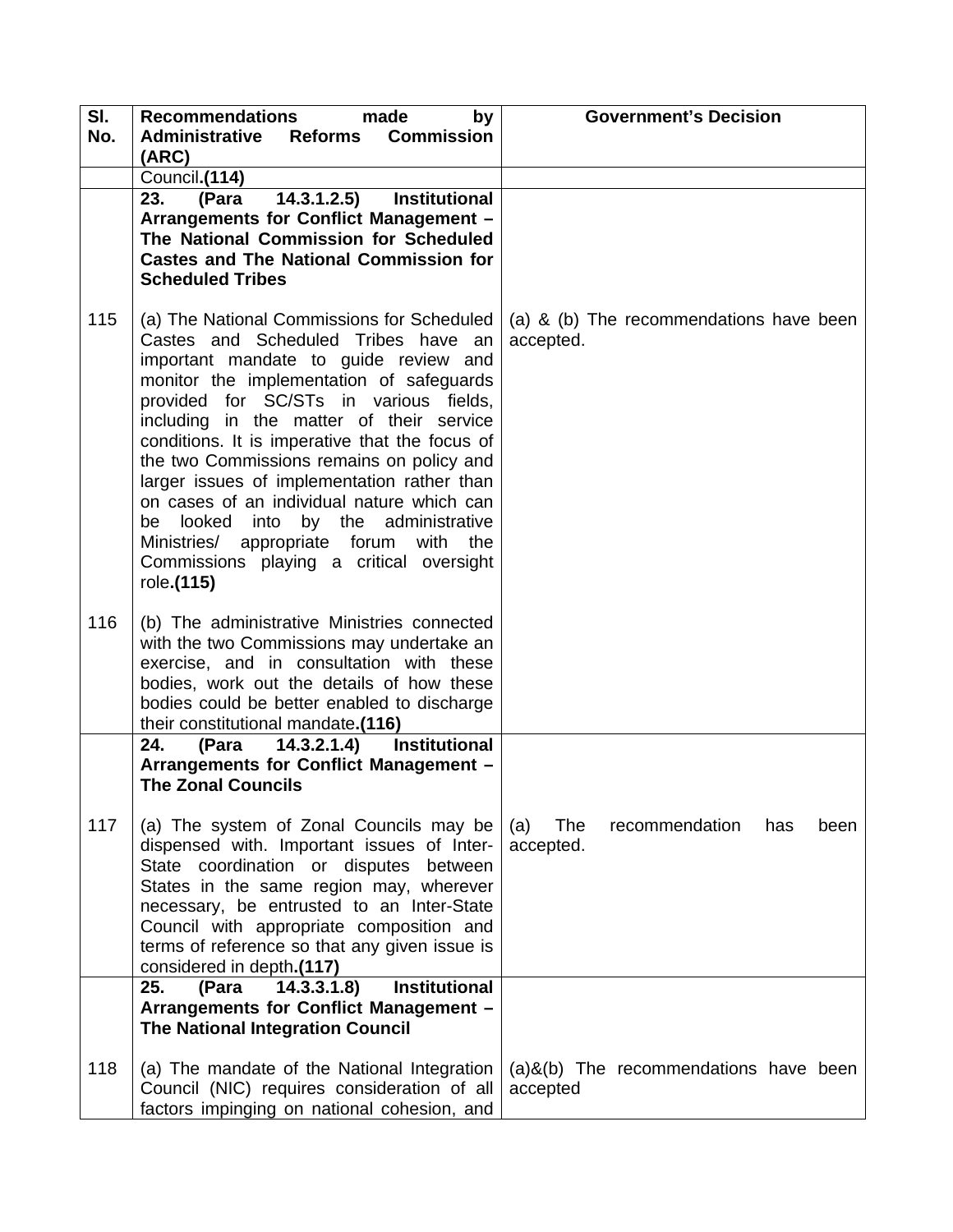| SI.<br>No. | <b>Recommendations</b><br>made<br>by<br>Administrative Reforms Commission                                                                                                                                                                                                                                                                                                 | <b>Government's Decision</b>                                                                                           |
|------------|---------------------------------------------------------------------------------------------------------------------------------------------------------------------------------------------------------------------------------------------------------------------------------------------------------------------------------------------------------------------------|------------------------------------------------------------------------------------------------------------------------|
|            | (ARC)<br>communalism or<br>only<br>not<br>communal<br>violence. The agenda of the NIC needs to be<br>diversified.(118)                                                                                                                                                                                                                                                    |                                                                                                                        |
| 119.       | (b) Substantive issues before the Council<br>may be considered in detail in smaller,<br>subject-matter specific committees.(119)                                                                                                                                                                                                                                          |                                                                                                                        |
| 120.       | (c) The composition of the NIC may be<br>rationalised to facilitate consideration of a<br>wider variety of issues. Broad guidelines may<br>be framed by the Ministry of Home Affairs for<br>identifying interest groups and specialty<br>streams that need to be represented on the<br>NIC.(120)                                                                          | (c)<br>The recommendation has not been<br>accepted.                                                                    |
| 121.       | (d) The Council may meet at least once a<br>year, while the sub-committees could meet<br>as often as required to complete the<br>assigned task in a time-bound manner.(121)                                                                                                                                                                                               | The<br>recommendation<br>(d)<br>has<br>been<br>accepted.                                                               |
| 122.       | (e) Summary proceedings of the NIC may be<br>laid before both Houses of Parliament.(122)                                                                                                                                                                                                                                                                                  | (e) The recommendation has not been<br>accepted.                                                                       |
| 123        | (f) The Indian Council of Social Science<br>$(ICSSR)$ and<br>Research<br>the<br>Planning<br>Commission may take a lead in the matter of<br>establishing a multidisciplinary research and<br>policy analysis platform to discuss issues<br>concerning national integration either in an<br>existing institution or by promoting a new<br>institution or as a network.(123) | (f) The recommendation has been accepted.                                                                              |
|            | 26.<br>14.3.3.3.2)<br><b>Institutional</b><br>(Para<br>Arrangements for Conflict Management -<br>National Development Council and Other<br><b>Apex Level Bodies</b>                                                                                                                                                                                                       |                                                                                                                        |
| 124        | Specific rules of procedure for the<br>(a)<br>National Development Council and other<br>apex level bodies may be drawn up to<br>ensure focussed deliberations.(124)                                                                                                                                                                                                       | (a) The recommendation has not been<br>accepted as these apex level institutions<br>should have requisite flexibility. |
|            | 27.<br>14.4.2)<br><b>Institutional</b><br>(Para<br>Arrangements for Conflict Management -<br><b>Other Institutional Innovations</b>                                                                                                                                                                                                                                       |                                                                                                                        |
| 125        | <b>State</b><br>(a)<br>constituted to take stock of State level                                                                                                                                                                                                                                                                                                           | Integration Councils may be $(a)$ &(b) The recommendations have been<br>accepted.                                      |